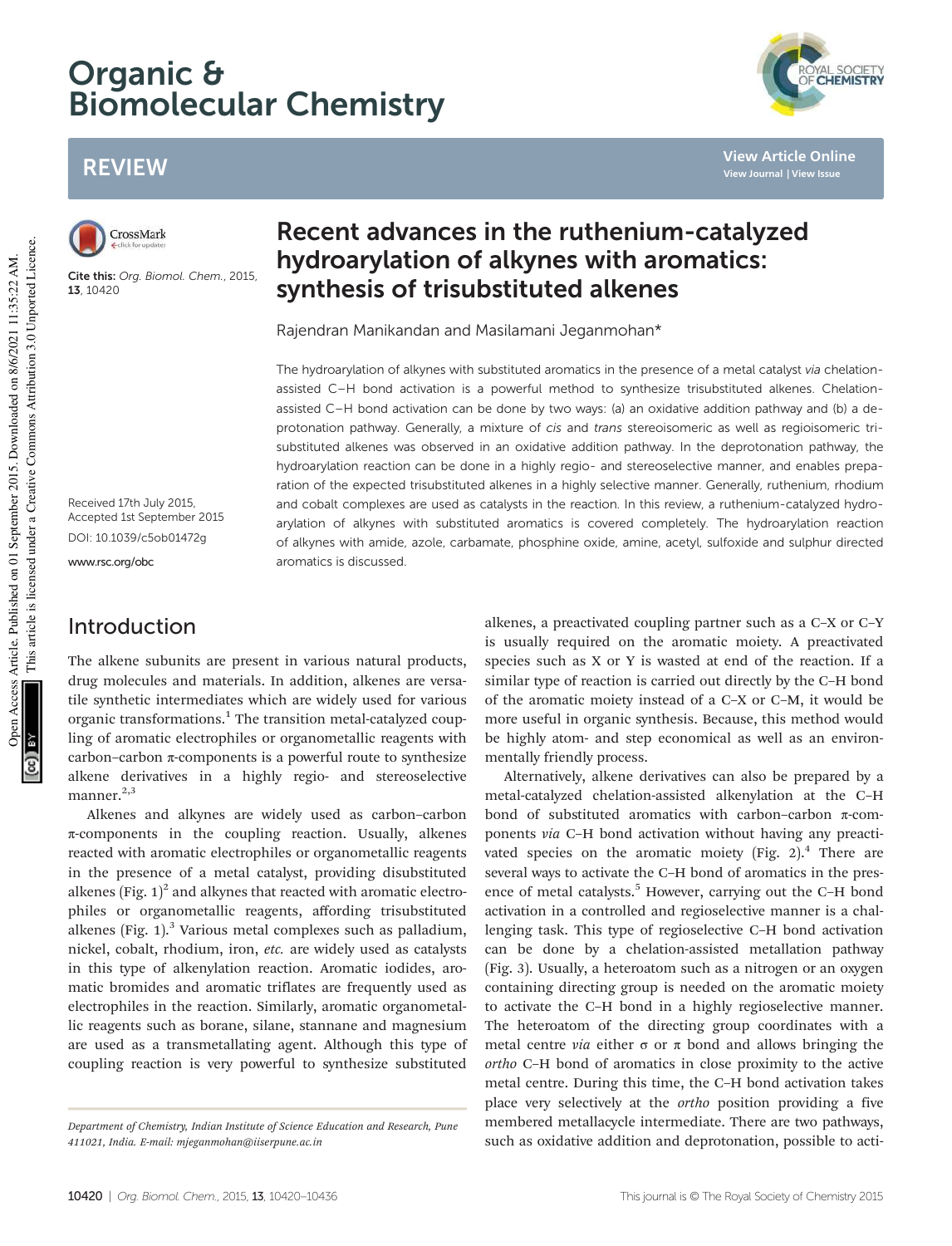

Fig. 1 Synthesis of alkenes by cross-coupling reaction. Fig. 2 Synthesis of alkenes by C–H bond activation.

vate the C–H bond of an organic moiety (Fig. 3). In the oxidative addition pathway, a five membered hydrometallacycle intermediate I is formed and in the deprotonation pathway, a five membered metallacycle intermediate without having a hydride species II is formed. It is important to note that in the deprotonation pathway; usually a carbonate or acetate base is required to deprotonate the C–H bond of organic moiety. In the oxidative addition pathway, a metal species undergoes an oxidative addition with a C–H bond of aromatic moiety and providing a hydrometallacycle intermediate I. Generally, M(0) or  $M(i)$  active catalysts favour oxidative addition pathway and  $M(\text{II})$ (OR)<sub>2</sub> or  $M(\text{III})$ (OR)<sub>2</sub> catalysts favours deprotonation







Fig. 3 Metal-catalyzed chelation-assisted C–H bond activation.



Rajendran Manikandan

Rajendran Manikandan was born in Odaipatti, Tamilnadu, India, in 1986. He received his bachelor degree from Gandhigram Rural University in 2010. He received his master degree from Madurai Kamaraj University in 2012. He is currently pursuing his PhD under the guidance of Dr M. Jeganmohan at IISER Pune, India. His PhD research focuses on the C–H bond functionalization of organic molecules via metalcatalyzed C–H bond activation.



Masilamani Jeganmohan

Masilamani Jeganmohan was born in Vazhapattampalayam, Tamilnadu, India in 1978. He received his master degree in organic chemistry from University of Madras in 2001. He earned his Ph.D. from the National Tsing Hua University, Taiwan under the guidance of Prof. Chien-Hong Cheng in 2005 and pursued postdoctoral work in the same laboratory (2005–2009). Then, he moved to the Ludwig-Maximilians-Univer-

sität, Munich, Germany, for a postdoctoral study with Prof. Paul Knochel supported by Alexander von Humboldt foundation (2009 to 2010). At present, he is working as an assistant professor in Indian Institute of Science Education and Research, Pune (2010– till now). He was the recipient of the DAE Young Scientist Research Award (2011), the Science Academy Medal for a young associate, Indian Academy of Sciences (2012–2015), the Science Academy Medal for Young Scientists, Indian National Science Academy (2013), Alkyl Amines – the ICT Young Scientist Award by the Institute of Chemical Technology Mumbai (2013) and the ISCB Award of Appreciation for Chemical Science, CSIR-CDRI (2014), India. His research interest includes the development of new synthetic methods using metal complexes as catalysts, asymmetric synthesis and natural product synthesis.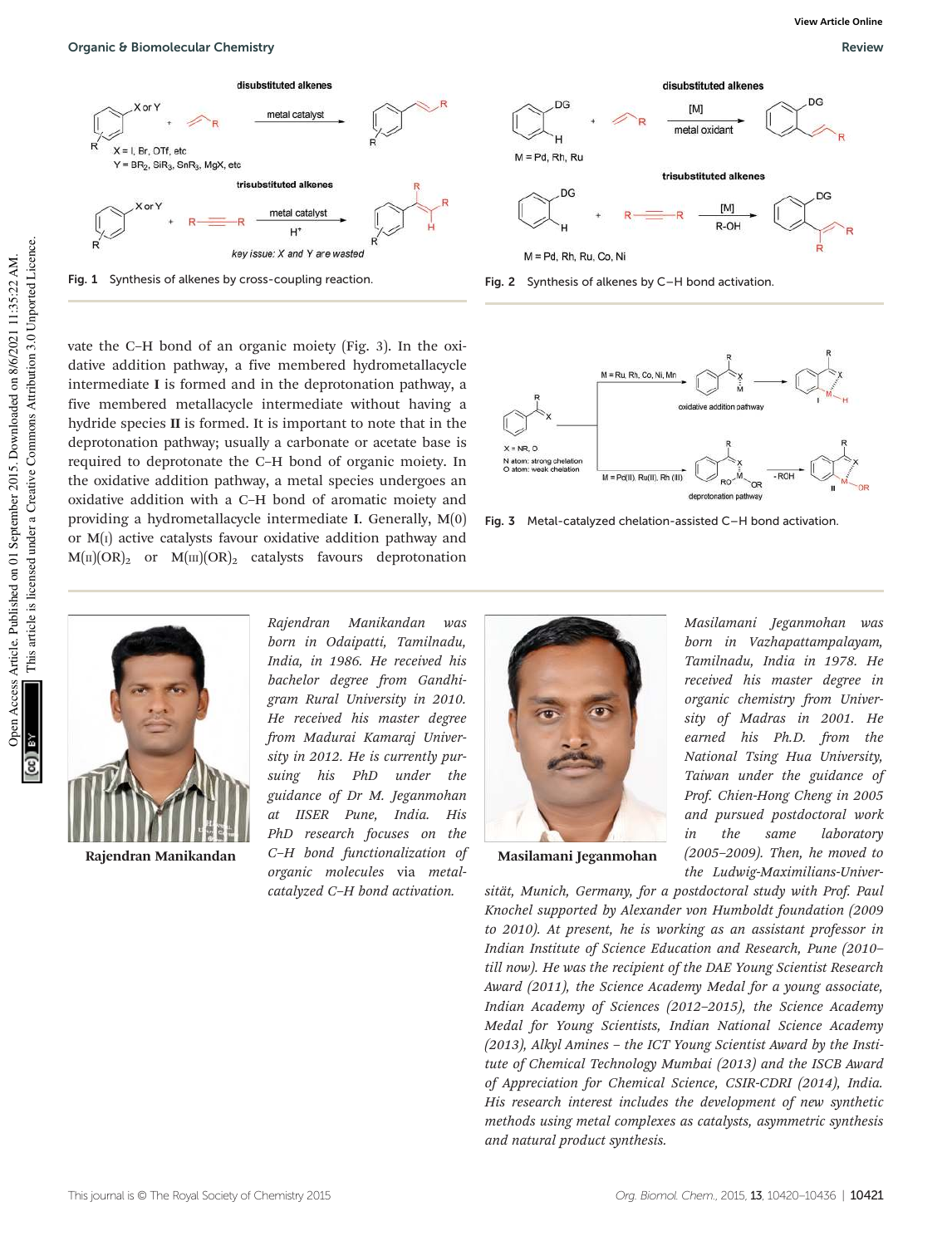

Fig. 4 Metal-catalyzed chelation-assisted hydroarylation reaction.

pathway. In this context, metal-catalyzed chelation-assisted ortho alkenylation of substituted aromatics with alkenes is well explored in the literature.<sup>4</sup> An ortho alkenylation of substituted aromatics with alkynes has gained much attention quite recently.

In 1993, Murai's group reported a ruthenium-catalyzed chelation-assisted ortho alkylation of aromatic ketones with alkenes via C–H bond activation. In the reaction, aromatic ketones reacted with alkenes in the presence of  $RuH<sub>2</sub>(CO)$ - $(PPh<sub>3</sub>)<sub>3</sub>$ , giving *ortho* alkylated aromatic ketones in a highly regioselective manner.<sup>6a</sup> The C-H bond activation reaction proceeds via an oxidative addition pathway. Later, the same group demonstrated an ortho alkenylation of aromatic ketones with alkynes, leading to trisubstituted alkenes in the presence of a ruthenium catalyst (Fig. 4). $^{6b}$  The hydroarylation reaction proceeds via a chelation-assisted oxidative addition of the ortho C–H bond of the aromatic ketone with a ruthenium catalyst providing a five-membered hydrometallacycle intermediate III. Later, an alkyne undergoes coordinative insertion into a metal–hydride bond of intermediate III followed by reductive elimination, providing a trisubstituted alkene derivative and regenerates an active Ru(0) catalyst for the next catalytic cycle. However, this type of hydroarylation reaction is not completely regio- and stereoselective. Mostly, a mixture of regio- and stereoisomeric trisubstituted alkenes was observed. For example, the aromatic ketone reacted with the symmetrical alkyne, diphenylacetylene, in the presence of a ruthenium catalyst, yielding a mixture of cis and trans stereoisomeric trisubstituted alkenes. Later, Murai's group has reported the hydroarylation of alkynes with various directing groups such as ester, nitrile and aldehyde substituted aromatics in the presence of a ruthenium catalyst.<sup>6</sup> Later, a similar type of hydroarylation of alkynes with heteroatom substituted aromatics has been well explored by using various metal complexes such as rhodium, iridium, palladium, nickel, cobalt and manganese complexes as catalysts. Although it is one of the best methods to synthesize trisubstituted alkenes in one pot, the observation of a mixture of cis and trans stereoisomeric and regioisomeric products limits the synthetic application in organic synthesis.

The recent observation has clearly revealed that this type of regio- and stereoisomeric issues can be easily overcome by carrying out the hydroarylation reaction via a concerted deprotonation metallation pathway.<sup>7</sup> In the reaction, substituted aromatics reacted with alkynes in the presence of a ruthenium



Fig. 5 Rhodium–catalyzed hydroarylation of alkynes with substituted indoles.

catalyst, providing trisubstituted alkene derivatives in a highly regio- and stereoselective manner. Notably, the metal oxidant is not needed for the hydroarylation reaction unlike the orthoalkenylation of aromatics with alkenes in the presence of metal catalysts. The catalytic reaction proceeds via a chelationassisted acetate accelerated deprotonation at the ortho C–H bond of the hetero atom substituted aromatic with a metal complex (Rh or Ru), providing a metallacycle intermediate IV. Coordinative insertion of an alkyne into the metal–carbon bond of metallacycle followed by protonation in the presence of organic acid provides trisubstituted alkene derivative in a highly regio- and stereoselective manner (Fig. 4). The regiochemistry of the product of this reaction is completely reversed when compared with the regiochemistry of the product observed via an oxidative addition pathway. In the oxidative addition pathway, alkynes preferred to insert into a Ru–H bond of intermediate III compared with a Ru–C bond. In the deprotonation pathway, alkynes preferred to insert into a Ru–C bond of metallacycle intermediate IV.

Ruthenium, rhodium and cobalt complexes are widely used as a catalyst in the reaction. In 2010, Fagnou et al. reported a rhodium-catalyzed amide group assisted hydroarylation of alkynes with substituted indoles (Fig. 5).<sup>8</sup> The hydroarylation reaction proceeds via a deprotonation metallation pathway. The reaction pathway was supported by a deuterium labelling experiment. In this review, we would like to focus on a ruthenium-catalyzed direct C–H bond hydroarylation of substituted aromatics with alkynes via a chelation-assisted deprotonation metallation pathway.

#### Ruthenium-catalyzed hydroarylation of alkynes with benzamides

In 2012, Miura's group reported a highly regio- and stereoselective hydroarylation of alkynes with substituted benzamides, providing trisubstituted alkenes in a highly regio- and stereoselective manner.<sup>9*a*,*b*</sup> When *N*,*N*-dimethylbenzamide (1a) was treated with symmetrical diphenylacetylene (2a) in the presence of  $[\{RuCl_2(p\text{-cymene})\}_2]$  (5.0 mol%), AgSbF<sub>6</sub> (20 mol%) and acetic acid (4.0 equiv.) in 1,4-dioxane at 100  $\,^{\circ}$ C for 5 h, a trisubstituted alkene 3a was observed in 82% yield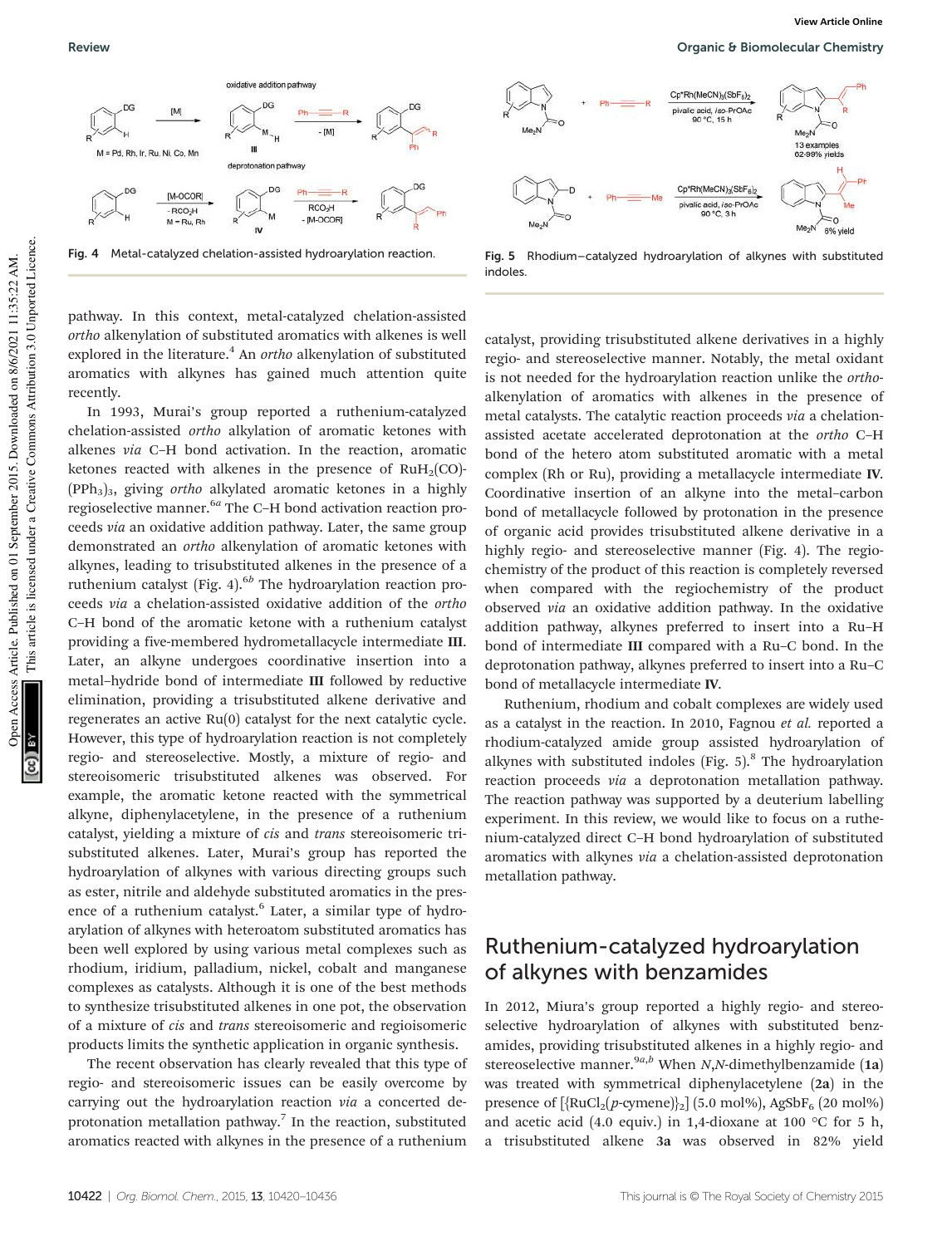

Scheme 1 Ruthenium-catalyzed hydroarylation of alkynes with N,N-dialkyl benzamides.

(Scheme 1). It is important to note that the product 3a was obtained only in 43% yield without acetic acid under similar reaction conditions. In the meantime, no hydroarylation product 3a was observed in the presence of an acetate base, KOAc, instead of acetic acid. In the reaction, acetic acid acts as a proton donor as well as a base to activate the C–H bond of benzamide.

The hydroarylation reaction was compatible with various substituted alkynes. Particularly, unsymmetrical alkynes such as 1-phenyl-1-propyne (2b) and 1-phenyl-1-butyne (2c) regioselectively reacted with benzamide (1a), yielding trisubstituted alkenes 3b and 3c in 77% and 68% yields, respectively, in a highly regio- and stereoselective manner. In the reaction, alkyl groups such as Me and  $n$ -Bu substituted carbon of alkynes connected at the ortho carbon of 1a. Similarly, 1-phenyl-2-(trimethylsilyl)acetylene (2d) provided disubstituted alkene 3d in 63% yield along with trisubstituted alkene 3d′ in 17% yield, respectively. During the reaction, a silyl group was cleaved in product 3d. Apart from an internal alkyne, the reaction was also examined with a terminal alkyne, tris(isopropyl)-silylacetylene (2e). However, only 19% of disubstituted alkene 3e was observed. Under similar reaction conditions, substituted benzamides and cyclic benzamides also nicely participated in the reaction with diphenylacetylene (2a), yielding ortho alkenylated products 3f–h in good yields.

The alkenylation reaction was also compatible with substituted phenyl azoles (Scheme 2). Treatment of 1-phenylpyrazole (4a) with diphenylacetylene (2a) under similar reaction conditions gave bis alkenylated pyrazole derivative 5a in 85% yield. Similarly, substituted 1-phenylpyrazole 4 reacted with various symmetrical alkynes 2, providing the corresponding bis alkenylated pyrazole derivatives 5 in good yields. The alkenylation reaction was also examined with 2-phenylimidazoles. 2-Phenylimidazole (6a) underwent hydroarylation with 2a,



Scheme 2 Ruthenium-catalyzed hydroarylation of alkynes with substituted 1-phenylpyrazoles or 2-phenylimidazoles.



Scheme 3 Proposed mechanism for the hydroarylation of alkynes with N,N-dialkyl benzamides.

yielding the corresponding mono alkenylated phenylimidazole derivative 7a in 79% yield. But, N-methyl-2-phenylimidazole (6b) provided mono alkenylated phenylimidazole 7b only in 65% yield. This is most likely due to the intramolecular steric hindrance of the N-Me group into an alkene moiety of compound 7b.

A possible reaction mechanism was proposed to account for the hydroarylation of alkynes with benzamides (Scheme 3). ortho-Metallation of benzamide 1 with a ruthenium species provided a five-membered metallacycle intermediate 8 with a loss of H<sup>+</sup> source. Coordinative insertion of an alkyne 2a into the Ru–C bond of intermediate 8 followed by protonation with AcOH provides trisubstituted alkene 3 and regenerates an active ruthenium catalyst for the next catalytic cycle.

It is believed that the C–H bond activation proceeds via a deprotonation metallation pathway (Scheme 4). To confirm the deprotonation pathway, deuterated benzamide 1a′ was taken and treated with alkyne 2a under similar reaction conditions. If the C–H bond activation proceeds via an oxidative addition pathway, ortho deuterium of benzamide 1a′ should be transferred into one of the alkene carbons of the expected product.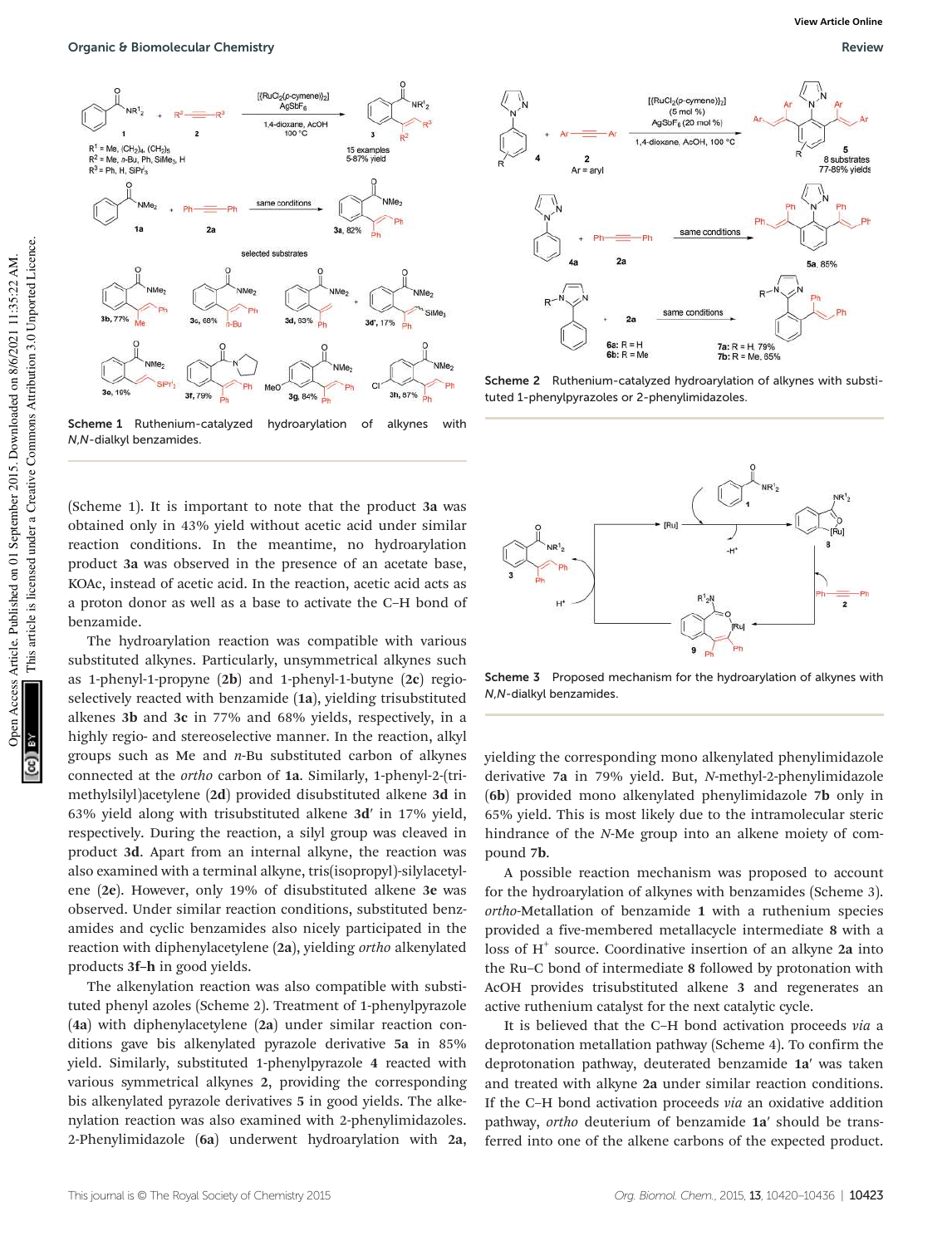

Scheme 4 Competitive reaction of benzamide with deuterated benzamide.



Scheme 5 The hydroarylation of alkynes with isoquinolone derivatives.

Whereas, if the C–H bond activation reaction proceeds via a deprotonation pathway, deuterium incorporation should not take place and could afford AcOD as a side product. In the product, deuterium incorporation was not observed at the alkene carbon of product 3a′-d4. Thus, the C–H bond activation proceeds via a deprotonation metallation pathway. Later, an intermolecular competitive reaction of deuterated benzamide 1a′ with a simple benzamide 1a was conducted. A considerable primary isotope effect of 1 : 2 ratios of products 3a′-d4 and 3a was observed. This result suggested that the ortho C–H(D) bond cleavage is the rate-determining step as well as that the cleavage proceeds *via* a deprotonation metallation pathway.

In the same year, Li's group reported a ruthenium-catalyzed hydroarylation of alkynes with isoquinolone derivatives in the presence of acetic acid (Scheme  $5$ ).<sup>10</sup> Treatment of N-methyl isoquinolone (10a) with diphenylacetylene (2a) in the presence of  $[\text{RuCl}_2(p\text{-cymene})]_2]$  (5 mol%), AgSbF<sub>6</sub> (20 mol%) and acetic acid (4.0 equiv.) in 1,4-dioxane at 100 °C for 18 h gave the expected alkenylated isoquinolone derivative 11a in 96% yield. The same reaction was also examined with other cata-



Scheme 6 The hydroarylation of diphenylacetylene with N-methyl benzamide.

lysts such as  $[RhCp^{\ast}Cl_2]_2$  and  $[IrCp^{\ast}Cl_2]_2$  under similar reaction conditions. In the iridium-catalyzed reaction, product 11a was observed in 86% yield and in the rhodium-catalyzed reaction, product 11a was observed only in 45% yield. This result clearly reveals that a ruthenium catalyst is suitable for the reaction. The hydroarylation reaction was also examined with N–H free isoquinolone (10b). However, in the reaction, the expected product 11b was observed only in 43% yield.

The hydroarylation reaction was examined with various symmetrical and unsymmetrical alkynes 2. In all cases, the hydroarylation reaction worked very well and gave the corresponding hydroarylation products in good yields. Particularly, 1-phenyl-1-propyne (2b) reacted with 10a providing the expected alkenylated product 11c in 83% yield in a highly regio- and stereoselective manner. In the reaction, an Me attached carbon of alkyne 2b connected at the C-8 position of isoquinolone derivative. Interestingly, in the reaction of 1-phenyl-1-silylacetylene with 10a, the expected hydroarylation product 11e was observed in 85% yield without silyl cleavage. However, in the previous Miura's reaction, the silyl group was cleaved (Scheme 1, product 3d).

In the reported hydroarylation of alkynes with benzamides, only N,N-disubstituted benzamides were examined. In 2011, Ackermann's group reported an oxidative cyclization of N-methyl benzamides with alkynes, providing substituted isoquinolone derivatives (Scheme  $6$ ).<sup>11</sup> In the reaction of N-methyl benzamide (12) with diphenylacetylene (2a), in the presence of a ruthenium catalyst and  $Cu(OAc)<sub>2</sub>·H<sub>2</sub>O$  in ether solvent, a minor amount of *ortho* alkenylated benzamide 13 was observed in 15% yield along with isoquinolone derivative 14 in 27% yield, respectively. This result clearly reveals that the N-methyl benzamides prefer cyclization reaction with alkynes rather than the hydroarylation reaction.

#### Ruthenium-catalyzed hydroarylation of alkynes with aromatic carbamates

In 2012, we have reported a highly regio- and stereoselective weakly directing carbamate group assisted hydroarylation of alkynes with aryl carbamates in the presence of a ruthenium catalyst and pivalic acid.<sup>12a</sup> When 4-methoxyphenyl diethylcarbamate (15a) was treated with ethyl but-2-ynoate (2e) in the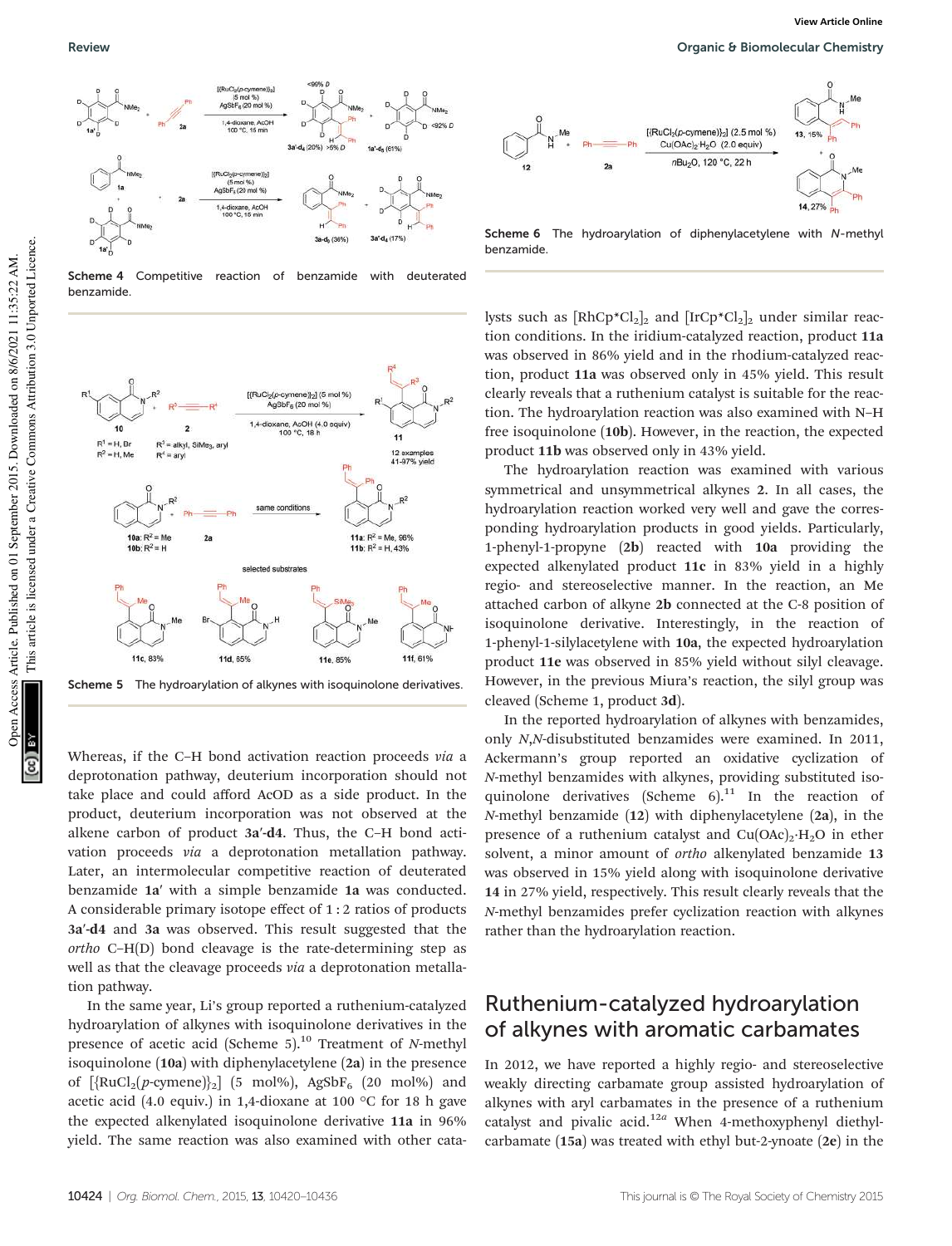



Scheme 8 Synthesis of phenol derivatives.



Scheme 9 Proposed reaction mechanism of aromatic carbamates with alkynes.

Scheme 7 The hydroarylation of alkynes with aromatic carbamates.

presence of  $[\text{RuCl}_2(p\text{-cymene})]_2]$  (5.0 mol%), AgSbF<sub>6</sub> (20 mol%) and pivalic acid (5.0 equiv.) in 1,4-dioxane at 100 °C for 24 h, a trisubstituted alkene derivative 16a was observed in 77% yield (Scheme 7). The hydroarylation reaction was highly regio- and stereoselective; the ortho C–H bond of 15a was selectively inserted at the methyl group substituted carbon of alkyne 2e and only the E-stereoselective alkene derivative 16a was observed.

The scope of the hydroarylation reaction was examined with various sensitive functional groups such as I, Br, Cl, F and OMe substituted aromatic carbamates. In all reactions, the expected hydroarylation product was observed in good to moderate yields. The hydroarylation reaction was further examined with various unsymmetrical aromatic carbamates. For example, 3-methoxyphenyl diethylcarbamate (15b) reacted with ethyl but-2-ynoate (2e) at a less hindered C6–H under similar reaction conditions, yielding trisubstituted alkene derivative 16b in 79% yield. Sesamol carbamate 15c reacted with 2b at the sterically hindered C–H bond, providing 16c in 86% yield in a highly regioselective manner.

The hydroarylation reaction was also examined with unsymmetrical alkynes such as hex-2-ynoate, methyl oct-2-ynoate, 1-phenyl-1-propyne, 1-phenyl-1-butyne and 1-phenyl-1-hexyne. In all reactions, the alkyl group substituted carbon of the alkyne connected at the ortho carbon of aromatic carbamates. But, methyl 3-phenylpropiolate (2f) reacted with 15c providing a mixture of regioisomeric products 16d and 16d′ in 89% combined yield in approximately a 1 : 1 ratio. Later, the ester group of trisubstituted alkene 16f was converted into the carboxylic acid derivative 17a in the presence of LiOH (2.0 equiv.) (Scheme 8). Whereas, 10.0 equiv. of LiOH cleaved both ester and carbamate moieties of compound 16g, giving phenol derivative 17b in 87% yield.

The hydroarylation reaction proceeds via a chelationassisted deprotonation at the ortho C–H bond of aromatic carbamate with a ruthenium acetate species giving ruthenacycle intermediate 18 (Scheme 9). Coordinative insertion of an aromatic or ester group substituted alkyne into the metal–carbon bond of metallacycle 18 affords metallacycle intermediate 19 followed by protonation with RCOOH yielding an alkene derivative 16 in a highly regio- and stereoselective manner. The substituent on the alkyne moiety only decides the regiochemistry of the product. Coordinating groups such as Ph or ester group of alkynes 2 always prefer to stay near to the ruthenium metal in order to stabilize the ruthenacycle intermediate 19. In the alkyne, if two coordinating groups are there, both prefer to stay near to the ruthenium metal and thus a mixture of regioisomeric products was observed.

It is believed that the C–H bond activation proceeds via an acetate assisted deprotonation pathway instead of an oxidative addition pathway. The coupling reaction of sesamol carbamate 15c with ethyl but-2-ynoate (2e) in the presence of  $[\text{RuCl}_2$$ - $(p\text{-symene})\}_2$ ] (5 mol%), AgSbF<sub>6</sub> (20 mol%) and CD<sub>3</sub>COOD (5.0 equiv.) in 1,4-dioxane at 100 °C for 16 h was examined (Scheme 9). In the reaction, instead of pivalic acid,  $CD_3COOD$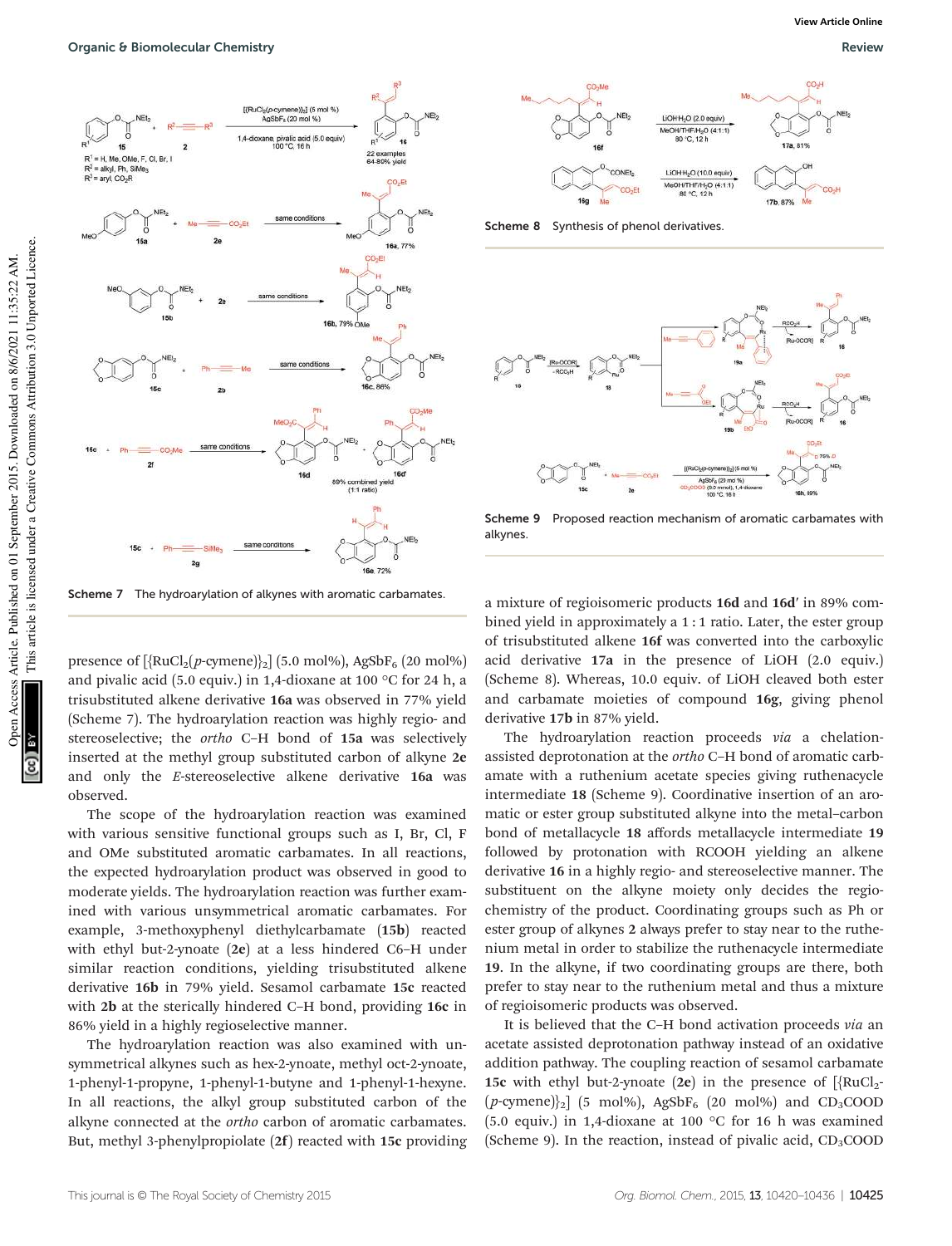

Scheme 10 Ruthenium-catalyzed hydroarylation of alkynes with 1-naphthyl carbamate.

(5.0 equiv.) was used. In the coupling product 16h, 75% of deuterium incorporation was observed in an alkene C–H bond. This deuterium study clearly revealed that the present reaction proceeds via the deprotonation pathway.

In 2013, Wang's group reported ruthenium- and rhodiumcatalyzed hydroarylation of alkynes with aromatic carbamates. In the reaction, 1-naphthyl carbamate (15d) reacted with diphenylacetylene (2a) in the presence of a ruthenium catalyst yielding the corresponding alkene derivative 16h in 50% yield (Scheme 10). $^{12b}$ 

#### Ruthenium-catalyzed hydroarylation of alkynes with 2-aminobiphenyls and cumylamine

In 2013, Miura's group reported a ruthenium-catalyzed hydroarylation of alkynes with 2-aminobiphenyls or cumylamine.<sup>13</sup> It is important to note that in the reaction a free  $NH<sub>2</sub>$  group acts as a directing group without any protection. Initially, the hydroarylation of diphenylacetylene (2a) with (1.0 equiv.) 2-aminobiphenyl (20a) (1.0 equiv.) in the presence of  $[\text{RuCl}_2$ - $(p\text{-cymene})\textsubscript{2}$ ] (5 mol%), AgSbF<sub>6</sub> (20 mol%) and CH<sub>3</sub>COOH (4.0 equiv.) in 1,4-dioxane at 100 °C for 3 h was tested (Scheme 11). However, in the reaction, hydroarylation product 21a was observed only in 52% GC yield. When the amount of diphenylacetylene (2a) was increased to 2.0 equiv., the expected hydroarylation product 21a was increased up to 70% GC yield. Further, the yield of hydroarylation product was increased up to 85% GC yield and 61% isolated yield at 80 °C in the presence of  $[\{RuCl_2(benzene)\}_2]$ . In the reaction, the  $[\text{RuCl}_2(\text{benzene})]_2]$  catalyst gave better yield compared with the  $[\{RuCl_2(p\text{-symene})\}_2]$  catalyst.

Later, the hydroarylation reaction was further examined with Me, OMe, Cl and  $CF<sub>3</sub>$  substituted 2-aminobiphenyls 20b–e. In all these reactions, the expected hydroarylation products 21b–e were observed in 74–82% yields. Particularly, in the reaction of  $CF_3$  substituted 2-aminobiphenyl 20e, alkenylation takes place at a less hindered C–H bond. Later, the reaction was examined with symmetrical and unsymmetrical alkynes. In the reaction of biphenyl aniline (20a) with 1-phenyl-1-propyne (2b), a mixture of stereoisomeric products 21e and 21e′ was observed in 51% combined yield in 61 : 39 ratios. The hydroarylation reaction also further examined



Scheme 11 The hydroarylation of alkynes with 2-aminobiphenyls and cumylamine.



Scheme 12 The hydroarylation of diphenylacetylene with deuterated 2-aminobiphenyl.

with cumylamine (22). When cumylamine (22) was treated with diphenylacetylene (2a) under similar reaction conditions, the hydroarylation product 23a was observed in 67% yield.

To show that the C–H activation proceeds via a deprotonation metallation pathway and the corresponding metallation is a rate determining and reversible step, the reaction of deuterated 2-aminobiphenyl  $20a-d_5$  with  $2a$  under similar reaction conditions for 30 min was carried out (Scheme 12). In the reaction, alkenylated product  $21a-d_n$  was observed in 9% yield without any deuterium incorporation at the alkene C–H bond. This observation clearly indicates that the C–H bond activation proceeds via a deprotonation pathway.

This article is licensed under a Creative Commons Attribution 3.0 Unported Licence.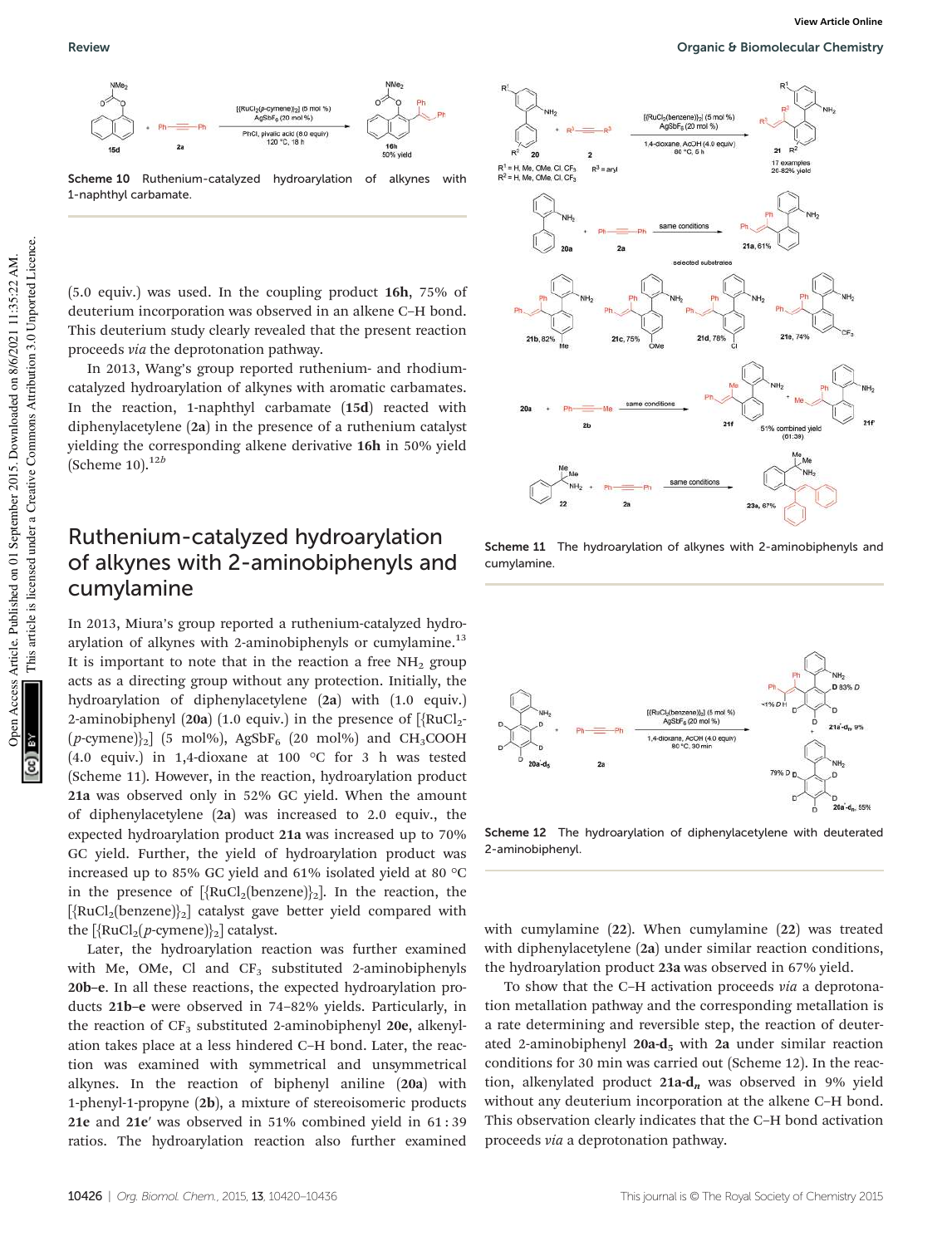## Ruthenium-catalyzed hydroarylation of alkynes with phenylphosphine oxides

In the same year, Miura's group demonstrated the hydroarylation of alkynes with phenylphosphine oxides in the presence of a ruthenium catalyst.<sup>14</sup> Treatment of triphenylphosphine oxide (25a) (2.0 equiv.) with diphenylacetylene (2a) (1.0 equiv.) in the presence of  $[\{RuCl_2(p\text{-cymene})\}_2]$  (5 mol%), AgSbF<sub>6</sub> (20 mol%) and 1-Ad-COOH (1.0 equiv.) in 1,4-dioxane at 100  $\rm{°C}$  for 5 h gave *ortho* alkenylated triphenylphosphine oxide 26a in 74% yield (Scheme 13). It is important to note that the phosphine oxide was surrounded by three phenyl groups and several reactive sites are around. Thus, apart from 26a, other ortho alkenylated products were also observed. Interestingly, the expected product 26a in 82% yield was observed exclusively without any other *ortho* alkenylated products in the presence of an excess amount of triphenylphosphine oxide (5.0 equiv.). Pivalic acid, 2,6-dimethylbenzoic acid and AcOH were also equally effective for the reaction. Further, the hydroarylation reaction was examined with Me, OMe, F, Cl and  $CF_3$  substituted triphenyl phosphine oxides 25. In these substrates, the expected hydroarylation products were observed in good yields 26. Particularly, meta methyl substituted triphenyl phosphine oxide 25c, the C–H bond activation takes place at the less hindered side (product 26c). The hydroarylation reaction was also compatible with alkyl(diphenyl) and dialkyl(phenyl)phosphine oxides 25d–e (see, products 26d–e). The hydroarylation reaction also worked very well with various symmetrical alkynes 2. Unsymmetrical alkyne 2h reacted efficiently with 25a under similar reaction conditions providing the expected hydroarylation product 26f in 58% yield in a highly regio- and stereoselective manner. Later, ortho alkenylated triphenylphosphine oxide 26g was converted into ortho alkenylated triphenylphosphine 27a in 66% yield in the presence of  $(4-NO_2C_6H_4O)_2P(O)OH$  and  $(EtO)_2MeSiH$ .

## Ruthenium-catalyzed hydroarylation of alkynes with anilides

In 2014, we have reported a ruthenium-catalyzed hydroarylation of alkynes with acetanilides.<sup>15</sup> The catalytic reaction provides ortho-alkenylated anilides in good to excellent yields in a highly regio- and stereoselective manner. The reaction of 4-hydroxy anilide (28a) with 1-phenyl-1-propyne (2b) in the presence of  $[\{RuCl_2(p\text{-cymene})\}_2]$  (5.0 mol%), AgSbF<sub>6</sub> (20 mol%) and pivalic acid (5.0 equiv.) in iso-PrOH at 100 °C for 12 h gave ortho alkenylated anilide (29a) in 78% yield (Scheme 14). The hydroarylation reaction is highly stereoselective, the ortho C–H bond of 28a coupled with the methyl substituted carbon of alkyne 2b. It was observed that the acetanilides underwent oxidative cyclization with alkynes in the presence of rhodium or ruthenium catalysts and acetate base providing indole



Scheme 13 The hydroarylation of alkynes with phenylphosphine



oxides. Scheme 14 The hydroarylation of 1-phenyl-1-propyne with anilides.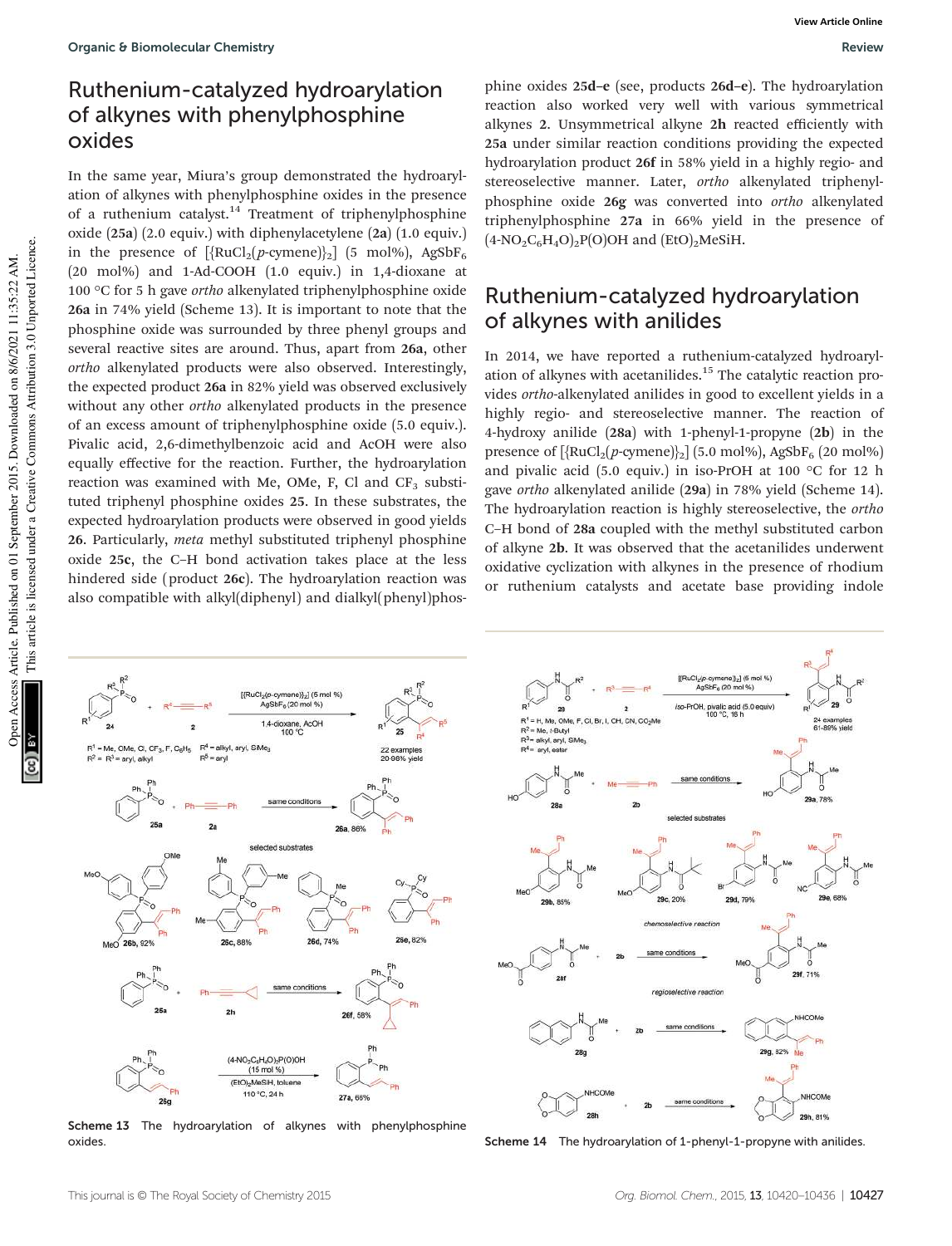Fig. 6 Oxidative cyclization of anilides with alkynes.

derivatives (Fig. 6). But, in the presence of an organic acid, RCOOH, source instead of a base, ortho-alkenylated anilides were observed. It is noteworthy that the organic acid favours hydroarylation reaction and base favours oxidative cyclization reaction.

The hydroarylation reaction was compatible with various functional groups such as OH, OMe, F, Cl, Br, I, CN and ester substituted anilides (Scheme 14). Treatment of ester substituted anilide 28f with 2b gave trisubstituted alkene 29f in 71% yield. In the substrate 28f, directing groups such as NHCOMe and ester were present. However, alkenylation takes place chemoselectively at the ortho carbon to NHCOMe of 28f. The hydroarylation reaction was also examined with unsymmetrical acetanilides 28g–h. 2-Naphthyl acetamide 28g reacted with 2a, providing trisubstituted alkene derivative 29g in excellent 82% yield, in which C–H bond activation takes place at the C3–H of 28g. In contrast, 3,4-(methylenedioxy)anilide (28h) reacted with 2a, yielding product 29h in 81% yield in which hydroarylation takes place at a sterically hindered C–H bond of 28h.

The scope of the hydroarylation reaction was further examined with various unsymmetrical alkynes such as 1-phenyl-1 butyne, 1-phenyl-1-hexyne, 1-phenyl-2-(trimethylsilyl) acetylene, ethyl 2-butynoate, methyl hex-2-ynoate and methyl oct-2 ynoate (Scheme 15). In these reactions, the expected hydroarylation product was observed in good to excellent yields. In all these alkynes, alkyl substituted carbon of alkynes was regioselectively connected at the ortho carbon of acetanilide. Methyl phenyl propiolate (2g) having two coordinating groups such as Ph and ester on the alkyne provided a mixture of hydroarylation products 29l and 29l′ in 81% combined yields in a 60 : 40 ratio. Interestingly, 2-thienyl substituted alkyne 2h provided hydroarylation products 29m and 29m′ in 75% combined yields in a 3:1 ratio. Surprisingly, alkyne 2i having Ph and CH2Ph provided a single coupling product 29n in 62% yield. To know the coordinating ability of Ph and ester groups, anilide 28i was treated with 2b (1.0 equiv.) and 2f (1.0 equiv.) under similar reaction conditions. In the reaction, alkyne 2b coupling product 29a was observed in a major 59% yield and alkyne 2f coupling product 29i in a lesser 32% yield, respectively. This result clearly reveals that the Ph coordinates with a Ru metal is better than ester coordinates.

Later, ortho-alkenylated acetanilides 29a and 29d were efficiently converted into ortho-alkenylated anilines 30a and 30b in 93% and 91% yields, respectively, in the presence of a 1:1 mixture of 17% HCl and THF at 100  $\degree$ C for 17 h (Scheme 16).

Further, the hydroarylation reaction was tested with a weak ester directing group substituted aromatic moiety. Treatment of



Scheme 15 The hydroarylation of unsymmetrical alkynes with anilides.



Scheme 16 Synthesis of ortho alkenylated aniline derivatives.



Scheme 17 The hydroarylation of diphenylacetylene with methyl piperonate.

methyl piperonate (31) with diphenylacetylene (2a) under similar reaction conditions provided the hydroarylation product 32 in 71% yield in a highly regioselective manner (Scheme 17).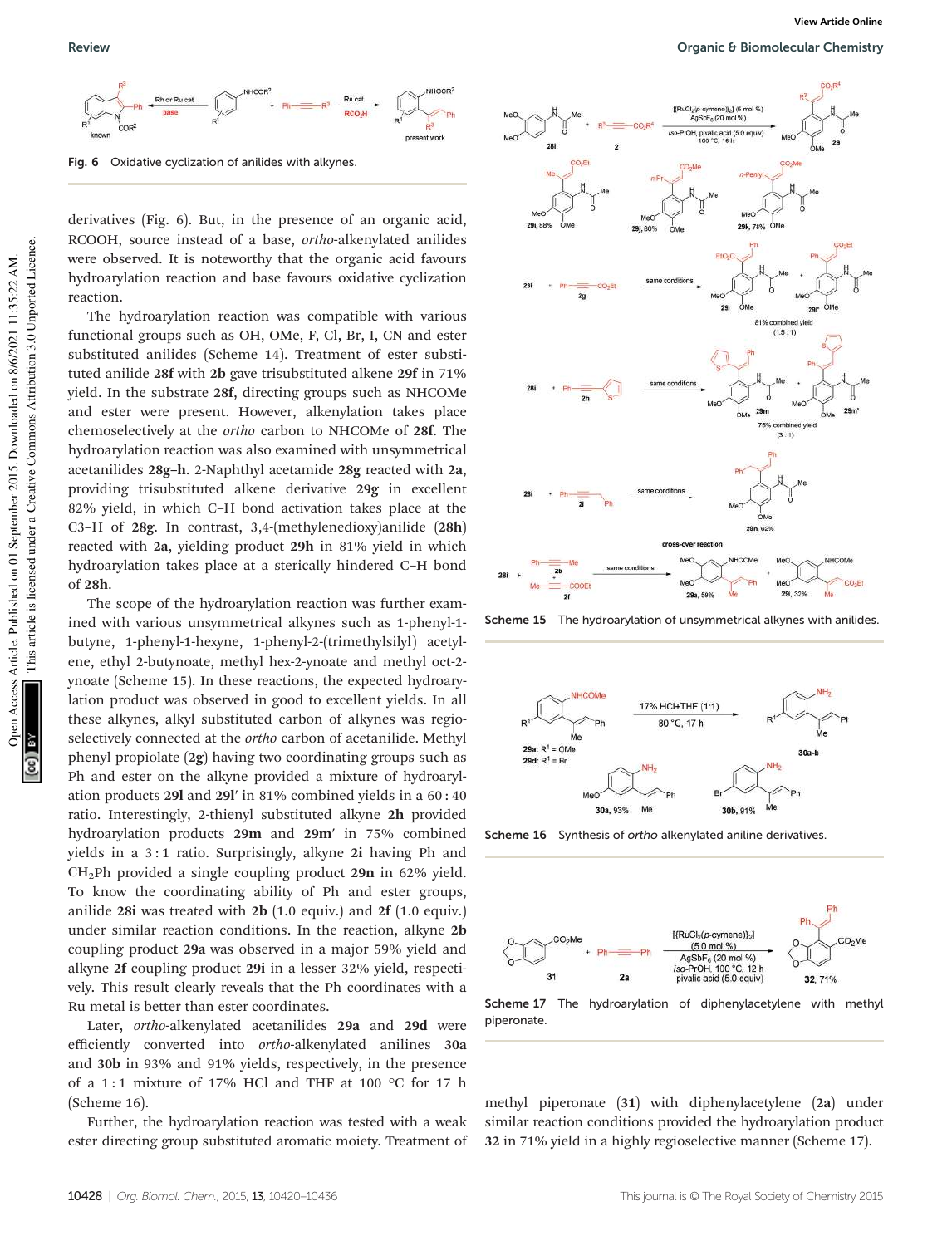

Scheme 18 Proposed reaction mechanism of anilides with unsymmetrical alkynes.

This article is licensed under a Creative Commons Attribution 3.0 Unported Licence. This article is licensed under a Creative Commons Attribution 3.0 Unported Licence. Open Access Article. Published on 01 September 2015. Downloaded on 8/6/2021 11:35:22 AM. pen Access Article. Published on 01 September 2015. Downloaded on 8/6/2021 11:35:22 AM.

A possible reaction mechanism was proposed to account for the hydroarylation of alkynes with anilides (Scheme 18).  $\text{AgSbF}_6$  likely removes the Cl<sup>−</sup> ligand from the [{RuCl<sub>2</sub>- $(p$ -cymene) $\frac{1}{2}$  complex, providing ruthenium species 33. Coordination of the carbonyl group of anilide 31 to a ruthenium species 33 followed by ortho-metallation provides a sixmembered ruthenacycle intermediate 34. Coordinative regioselective insertion of alkyne 2 into the Ru–carbon bond of intermediate 34 provides intermediate 35. Protonation at the Ru–C bond of intermediate 35 in the presence of RCOOH affords the hydroarylation product 29 and regenerates the active ruthenium species 33 for the next catalytic cycle. To support the role of organic acid, 28i was treated with 2b in the presence of CD<sub>3</sub>COOD instead of pivalic acid under similar reaction conditions. In the reaction, product  $d-29i$  was observed in 40% yield with 76% of deuterium incorporation at the alkene carbon. Meanwhile, 67% deuterium incorporation was observed at the *ortho* carbon of anilide in product  $d$ -29i. This result clearly shows that the ortho C–H bond cleavage of anilide 28 and intermediate 34 formation is a reversible process.

In the hydroarylation of substituted propiolates with anilides, ortho alkenylated anilides 29 was observed in good to excellent yields. This hydroarylation reaction was carried out at 100 °C. If the same hydroarylation reaction was carried out at 130 °C, 2-quinolinone derivative 36 was observed along with the hydroarylation product 29. In the reaction, only 5.0 equiv. of pivalic acid was used. Interestingly, only 2-quinolinone derivatives were observed in the presence of 10.0 equiv. of pivalic acid. The cyclization of 3,4-dimethoxy acetanilide (28i) with ethyl-2-butynoate (2e) in the presence of  $[\text{RuCl}_2$ - $(p$ -cymene) $\frac{1}{2}$  (5.0 mol%), AgSbF<sub>6</sub> (20 mol%) and pivalic acid (10.0 equiv.) in iso-PrOH at 130 °C for 24 h provided 4-methyl substituted-2-quinolinone 36 in 86% isolated yield (Scheme 19).<sup>16</sup>

In the reaction, initially ortho alkenylated anilide 29 was formed as described in the mechanism in Scheme 18. Under the reaction conditions, ortho alkenylated anilide 29 was con-



Scheme 19 Cyclization of substituted anilides with propiolates.

verted into 2-quinolinone derivative 36. To confirm that the ortho alkenylated anilide is a key intermediate, product 29i was prepared separately and treated with pivalic acid in iso-PrOH solvent at 130 °C for 24 h without a ruthenium catalyst (Scheme 19). As expected, 2-quinolinone derivative 36 was observed in 75% yield. This result clearly reveals that the carboxylic acid or solvent iso-PrOH accelerates trans–cis isomerization of the double bond of compound 28i via Michael addition. Intramolecular nucleophilic addition of NHCOMe to the ester moiety followed by a loss of the acetyl group leads to 2-quinolinone 36. In the reaction, organic acid plays multiple roles such as acting as a proton source, the corresponding acetate anion deprotonates the C–H bond, accelerating cis–trans isomerization and deacylation of anilide to aniline.

#### Ruthenium-catalyzed hydroarylation of alkynes with aromatic sulfoxides

Recently, we have reported a regio- and stereoselective hydroarylation of alkynes with aromatic sulfoxides in the presence of a less expensive ruthenium catalyst.<sup>17</sup> In the reaction, terminal metal oxidant was not used and only  $Ru(n)$  species was involved in the complete catalytic cycle without changing the metal oxidation state. It is important to note that, Miura's group reported the hydroarylation of alkynes with aromatic sulfoxides in the presence of a highly expensive rhodium complex (Scheme 20). However,  $Cu(OAc)_2$  was used as a terminal metal oxidant to regenerate the active rhodium catalyst. Treatment of methyl phenyl sulfoxide (37a) with 1-phenyl-1 propyne (2b) in the presence of  $[\{RuCl_2(p\text{-symene})\}_2]$  (5 mol%),  $AgSbF<sub>6</sub>$  (20 mol%) and pivalic acid (5.0 equiv.) in 1,4-dioxane at 100 °C for 24 h gave the expected hydroarylation product 38a in 75% yield. The hydroarylation reaction was highly regioselective and the methyl group substituted carbon of alkyne 2b was connected at the ortho C–H bond of 37a. The hydroarylation reaction was also highly stereoselective giving only E-stereoisomeric trisubstituted alkene derivative 38a. The hydroarylation reaction was compatible with various functional groups such as Br, Cl and CHO substituted aromatic sulfoxides. Particularly, electron-deficient CHO substituted aromatic sulfoxide 37d reacted with 2b providing the corresponding hydroarylation product 38d in 51% yield. Unsymmetrical meta methoxy phenyl sulfoxide 37e reacted regioselectively with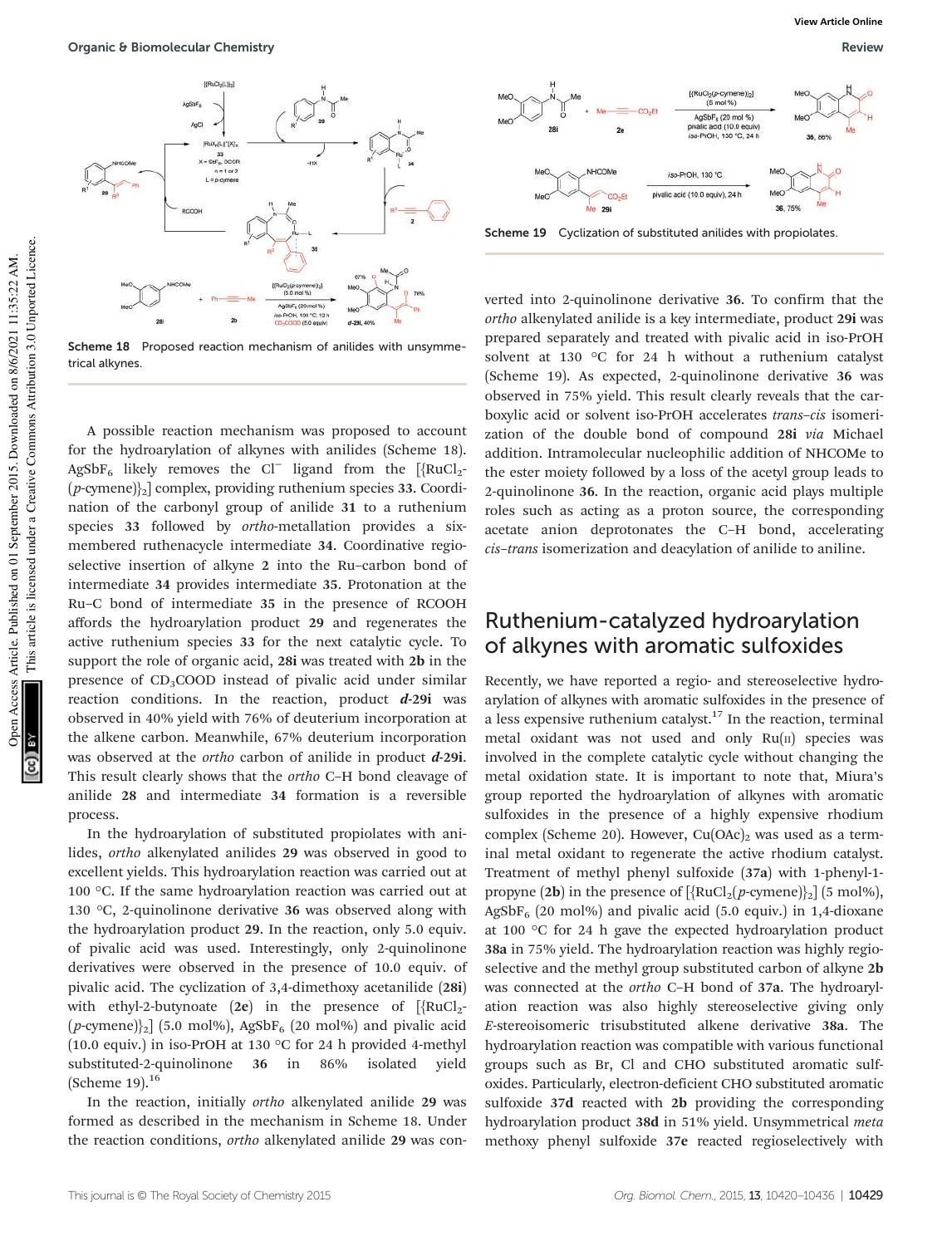

Scheme 20 The hydroarylation of alkynes with aromatic sulfoxides



Scheme 21 Transformation of ortho alkenylated aromatic sulfoxides.

alkyne 2b, yielding product 38e in 57% yield in which the ortho C–H bond activation takes place at a less hindered C–H bond of 37e.

The scope of hydroarylation reaction was further examined with various unsymmetrical and symmetrical alkynes. In all reactions, the expected hydroarylation product was observed in good to moderate yields in a highly regio- and stereoselective manner. Particularly, bromo substituted alkyne 2i reacted regioselectively with 37a, affording the corresponding alkene derivative 38f in 63% yield (Scheme 20). In the reaction, n-butyl substituted alkyne carbon connected at the ortho C–H bond of 37a.

When compound 38g was treated with acetic anhydride (10.0 equiv.) at 140 °C for 1 h,  $\alpha$ -acyloxy-thioether 39 was observed in 87% yield (Scheme 21). Subsequently, ortho alkenylated phenyl sulfoxide 38h was treated with  $CF_3SO_3H$  at room temperature for 24 h followed by an addition of a 9 : 1 ratio of water/pyridine, affording 2,3-disubstituted benzothiophene derivative 40 in 67% yield.

To show the role of organic acid in the hydroarylation reaction, the reaction of  $37g$  with 2b in the presence of  $CD_3COOD$ instead of pivalic acid was tested under similar reaction



Scheme 22 The hydroarylation of alkyne with phenyl sulfoxide in CD<sub>3</sub>COOD.

conditions (Scheme 22). In the reaction, deuterium incorporation was observed at the alkene carbon of hydroarylation product d-38g. This result clearly reveals that the AcOH acts as a proton donor in the reaction.

#### AgSbF<sub>6</sub> controlled E to Z stereoselective transformation of trisubstituted alkenes

Very recently, Hong's group reported a ruthenium-catalyzed Z stereoselective hydroarylation of alkynes with substituted aromatics.<sup>18</sup> Generally,  $E$  stereoselective alkene derivatives can be prepared efficiently in the hydroarylation proceeds via a deprotonation pathway. In the oxidative addition pathway, a stereoisomeric mixture of  $E$  and  $Z$  alkene derivatives was prepared. In the Hong's method, Z stereoselective alkene derivatives were prepared efficiently in the presence of an excess amount of  $AgSbF<sub>6</sub>$ . This hydroarylation reaction also proceeds  $via$  a deprotonation pathway. Initially, in the reaction,  $E$  stereoselective alkene derivatives were observed. But, in the presence of an excess  $AgSbF_6$  catalyst, E stereoselective alkene derivatives were converted into Z stereoselective alkene derivatives.

When chromone (41a) was treated with diphenylacetylene (2a) in the presence of  $[\{RuCl_2(p\text{-symene})\}_2]$  (5 mol%), AgSbF<sub>6</sub> (16 mol%),  $Cu(OAc)_{2}$  (10 mol%) and acetic acid (2.0 equiv.) in 1,2-dichloroethane at 100 °C for 6 h, a stereoisomeric mixture of alkenylated product 42a was observed in 94% yield in a 91 : 9 E/Z ratio (Scheme 23). If the same reaction was done in the presence of an excess amount of  $AgSbF_6$  (20 mol%) under the same reaction conditions, the stereoisomer of alkene derivative was reversed and producing product 43a in 87% yield in an  $8:92 E/Z$  ratio. AgSbF<sub>6</sub> plays an important role for the stereoselective isomerization of an alkene derivative. In the reaction, alkenylation takes place at the C-5 position of chromone (41a). The alkenylation reaction was examined with various substituted chromone derivatives and alkynes. In all these reactions, the expected trisubstituted alkene derivatives were observed in good to excellent yields. To prove the role of  $AgSbF<sub>6</sub>$ , E-stereoisomeric alkene derivative 42d was prepared separately and treated with AgSbF<sub>6</sub> in acetic acid at 100 °C for 2 h. In the reaction, the reversed stereoisomeric chromone derivative 43d was observed in 87% yield in a 9:91  $E:Z$  ratio. In was proposed that the isomerization process takes place through the formation of the alkyl cation 44 followed by the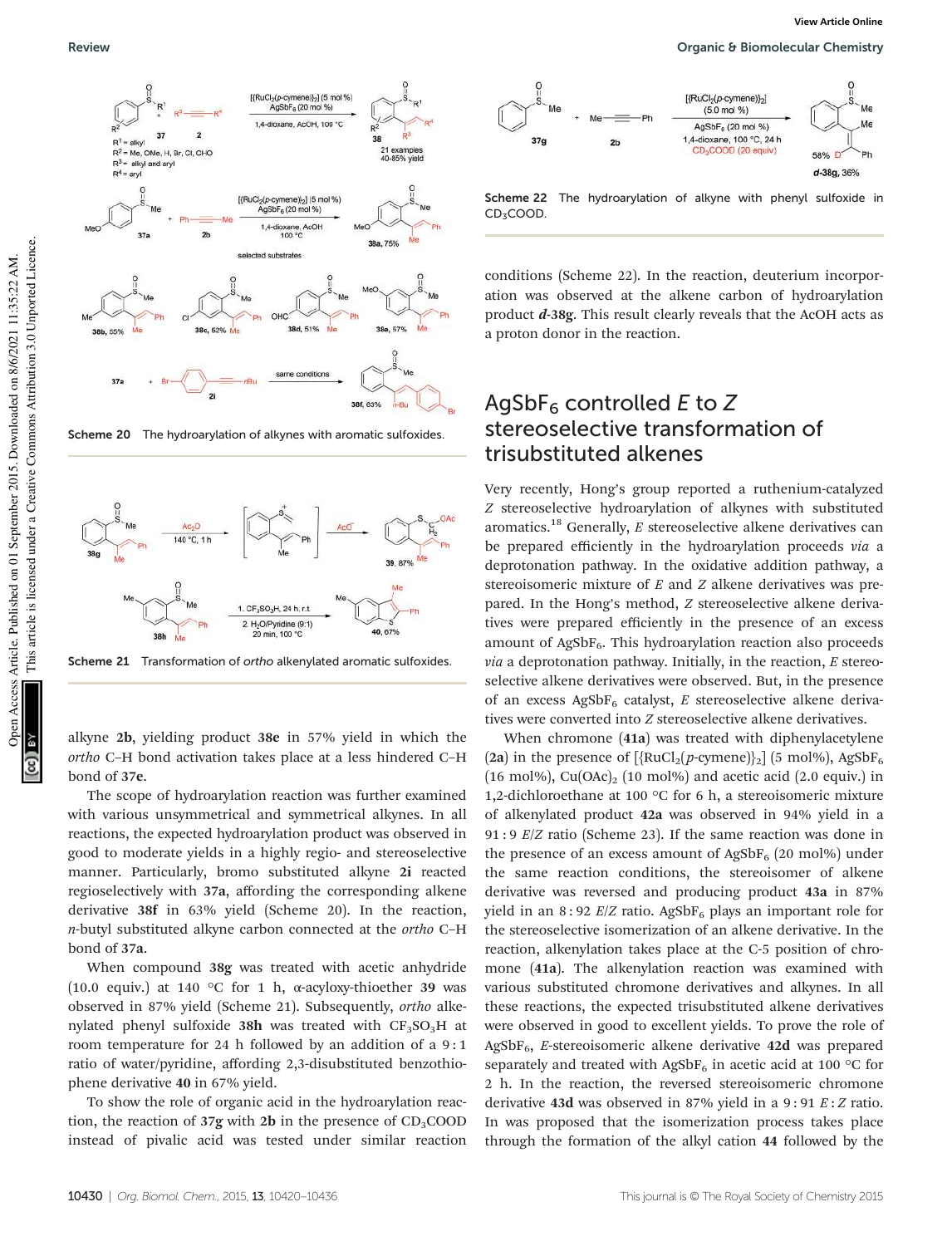

Scheme 23 The hydroarylation of alkyne with chromones.



bond rotation to drive the transformation of E-alkenyl into the thermodynamically more stable Z-isomer in the presence of  $AgSbF<sub>6</sub>$  catalyst.

The alkene isomerization reaction was further examined with ortho alkenylated anilides, aromatic carbamates, esters, sulfoxides and phosphonates in the presence of  $AgSbF_6$  and acetic acid (Scheme 24). In all these reactions, a mixture of stereoselective alkene derivatives 46 was observed in a major amount of >92% of Z stereoisomer. The representative examples of these reactions were shown in Scheme 24.

#### Ruthenium-catalyzed 1,2,3-triazole directed hydroarylation of alkynes with aromatics

Recently, Liu's group reported a ruthenium-catalyzed 1,2,3-triazole directed hydroarylation of alkynes with aromatics.<sup>19</sup> In the reaction, bis alkenylated aromatics were observed and the alkenylation takes place at the both ortho C–H bonds of the phenyl group. Treatment of 1-benzyl-4-phenyl-1H-1,2,3-triazole (47a) with diphenylacetylene (2a) in the presence of  $[\text{RuCl}_2$ - $(p\text{-cymene})\textsubscript{2}]$  (5 mol%), AgSbF<sub>6</sub> (20 mol%) and Cu(OAc)<sub>2</sub>·H<sub>2</sub>O (20 mol%) in toluene at 100 °C for 2.5 h gave bis alkenylated aromatic 48a in 90% yield (Scheme 25). In the reaction, the active cationic ruthenium acetate species was generated by the reaction of  $[\text{RuCl}_2(p\text{-cymene})]_2]$ , AgSbF<sub>6</sub> (20 mol%) and  $Cu(OAc)<sub>2</sub>$ . Later, the *ortho* C–H bond of the phenyl group was deprotonated by an acetate species of an active ruthenium catalyst providing a metallacycle intermediate and AcOH. The corresponding AcOH acts as a proton source and protonates at one of the alkene C–H bonds affording an alkene derivative and regenerates the active catalyst for the next catalytic cycle. Apart from  $Cu(OAc)<sub>2</sub>$ , NaOAc can also be used as acetate source to activate the C–H bond for the reaction. Next, the hydroarylation reaction was examined with various substituted 1,2,3-triazole substituted aromatics. The reaction worked very well in all cases and the expected bis alkenylated aromatics were observed in good to excellent yields 48b–f. The reaction was compatible with F, Cl,  $CF_3$ , NO<sub>2</sub> and OMe substituents on the aromatic ring of substituted 1,2,3-triazole derivatives. The hydroarylation reaction was also examined with various



Scheme 25 The hydroarylation of alkynes with 1,2,3-triazole substituted aromatics.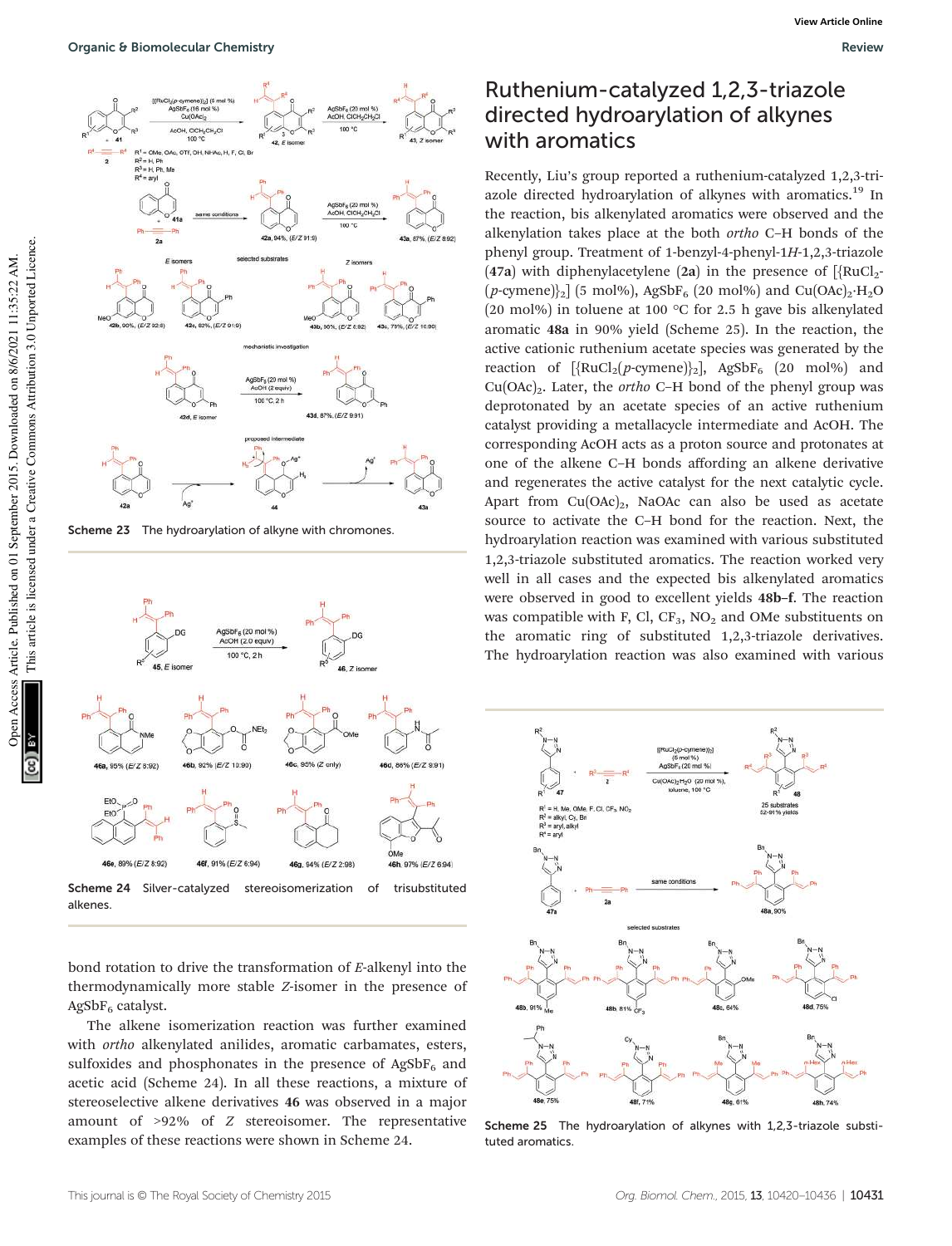symmetrical alkynes. In all cases, the expected bis alkenylated products were observed in good yields. Unsymmetrical alkynes such as 1-phenyl-1-propyne and 1-phenyl-1-hexyne reacted efficiently with 47a, yielding the expected bis alkenylated aromatics 48g and 48h in a highly regio- and stereoselective manner. Methyl as well as hexyl substituted carbon of alkynes were connected at the ortho C–H bond of the phenyl group.

#### Ruthenium-catalyzed 2-pyridyl or carbamide directed alkenylation at the C2-position of indole derivatives with alkynes

In 2014, Zeng's group reported a ruthenium-catalyzed 2-pyridyl directed hydroarylation of alkynes with indoles. $^{20a}$  The reaction of N-(2-pyridyl)indole (49a) with diphenylacetylene (2a) in the presence of  $[\{RuCl_2(p\text{-cymene})\}_2]$  (7 mol%), AgSbF<sub>6</sub> (20 mol %) and pivalic acid (1.0 equiv.) in 1,4-dioxane solvent at 110 °C for 24 h gave C2-alkenylated N-(2-pyridyl)indole (50a) in 54% yield (Scheme 26). Later, the yield of the reaction was increased up to 98% by changing the solvent 1,4-dioxane into dimethylformamide. In the reaction, 2-pyridyl acts as a directing group to activate the C2–H of indole. As 2-pyridyl is a strong chelating group, the catalytic reaction can proceed efficiently with a neutral ruthenium species and the cationic ruthenium species was not needed.

The hydroarylation reaction was examined with various sensitive functional groups such as OMe, F, Cl, Br,  $NO<sub>2</sub>$ , CN and  $CO<sub>2</sub>$ Me substituent on the aromatic ring of indole derivatives. In all these substrates, the hydroarylation reaction worked very nicely yielding the expected alkene derivatives in good to excellent yields 50b–f. Next, the hydroarylation reaction was examined with various unsymmetrical alkynes. Particularly, 3-phenylprop-2-yn-1-ol reacted nicely with 49a giving the corresponding alkene derivative 50g in 89% yield, in which, the CH<sub>2</sub>OH group substituted carbon of alkyne was connected at the C2-position of indole. Meanwhile, the hydroarylation reaction was examined with diyne and enyne (products 50j and 50k). Interestingly, the hydroarylation reaction was compatible with terminal alkynes. However, in the reaction, a mixture of 1,1-disubstituted alkene and 1,2-disubstituted alkene derivatives was observed. The hydroarylation reaction also worked nicely with  $N-(2-pvridyl)pvrrole$  (49m). However, in the reaction, a mixture of diene derivatives 50m and 50m′ was observed. Later, the 2-pyridyl group of alkene derivative 50a was cleaved in the presence of MeOTf and a free N–H indole derivative 51a was observed in 90% yield (Scheme 27).

Very recently, the same group reported a ruthenium-catalyzed carbamide directed Z-stereoselective hydroarylation of alkynes with indole derivatives. $^{20b}$  In the previous report, by employing the 2-pyridyl group, alkenylation was done at the C2-position of indole in a highly E-stereoselective manner. In the present work, by employing the carbamide group, alkenylation was done at the C2-position of indole in a highly

#### Review Organic & Biomolecular Chemistry



Scheme 26 E-Stereoselective C-2 alkenylation of indoles with alkynes.





Z-stereoselective manner. It is important to note that during the reaction, the carbamide group was cleaved and only provided Z-stereoselective alkene derivatives. When N-benzyl-1Hindole-1-carboxamide (52a) was treated with diphenylacetylene (2a) in the presence of  $[\{RuCl_2(p\text{-symene})\}_2]$  (10 mol%),  $Cu(OAc)<sub>2</sub>$  (0.5 equiv.) and acetic acid (1.0 equiv.) in 1,2-dichloroethane at 100 °C for 24 h, a Z-stereoselective C2-alkenylated indole derivative 53a was observed in 80% yield (Scheme 28). The optimization studies clearly revealed that the AcOH is crucial to increase the yield of the product 53a.

The scope of hydroarylation reaction was examined with OMe, F, Br, Cl and  $CO<sub>2</sub>$ Me substituted indole derivatives and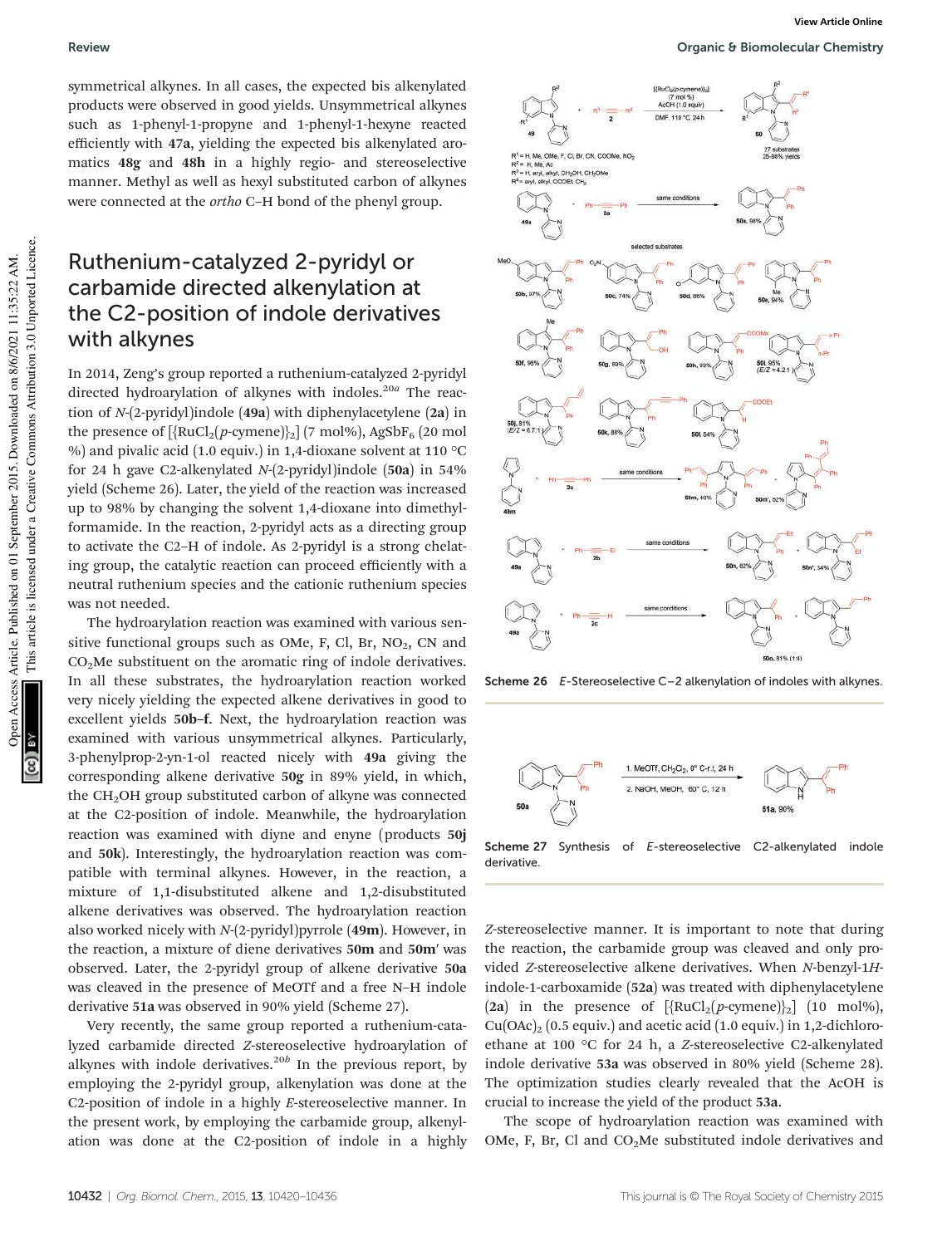

Scheme 28 Z-Stereoselective C–2 alkenylation of indoles with alkynes.

N-carbamide substituted pyrrole. In all these reactions, Z-stereoselective alkene derivatives were observed in good to excellent yields 53b–g. The hydroarylation reaction was also examined with various unsymmetrical alkynes. Interestingly, 1-phenyl-1-propyne, 1-phenyl-1-butyne and 4-methoxyphenyl phenyl alkynes reacted regioselectively with 52a providing C2-alkenylated indole derivatives 53h–k in good yields in a highly Z-regioselective manner.

A possible reaction mechanism was proposed to account for the present Z-stereoselective alkenylation reaction (Scheme 29). The ortho C–H bond of the indole group was deprotonated by an acetate species of the ruthenium catalyst providing a metallacycle intermediate 54. Later, the nucleophilic attack of amide nitrogen 54 into an alkyne 2 with the assistance of  $Cu(OAc)_2$  forms an alkenylated intermediate 55 and isocyanate 56 as a byproduct. Then, the acetate anion undergoes nucleophilic attack with isocyanate 56 forming amide 57 with the release of  $CO<sub>2</sub>$ . At the same time, an alkenylated metal intermediate 55 could be further isomerized followed by protonation, producing the final free (N–H) (Z)-alkenyl indoles 53 and regenerating the active catalyst (Scheme 29).

#### Ruthenium-catalyzed sulfur assisted hydroarylation of alkynes with benzylthioethers

Very recently, Villuendas and Urriolabeitia reported a ruthenium-catalyzed hydroarylation of alkynes with benzyl-



Scheme 29 Proposed mechanism for the hydroarylation of alkynes with indoles



Scheme 30 The hydroarylation of alkyne with benzylthioethers.

thioethers leading to ortho alkenylated benzylthioethers in good to moderate yields (Scheme 30). $^{21}$  Treatment of thioether 58a with hex-3-yne (2a) in the presence of  $[\text{RuCl}_2(p\text{-symene})]_2]$ (10 mol%), KPF<sub>6</sub> (10 mol%) and Cu(OAc)<sub>2</sub>·H<sub>2</sub>O (1.0 equiv.) in an electron deficient HFIP solvent at 100 °C for 0.5 h under microwave irradiation (150 W) gave a mixture of mono as well as bis alkenylated benzylthioether 59a in 78% yield. To avoid the bis alkenylation, one of the ortho carbons of benzylthioether was blocked by Me,  $CF_3$ , Cl and NO<sub>2</sub> groups and treated with 2a under similar reaction conditions. In the reaction, only mono alkenylated benzylthioethers 59b–e were observed in good to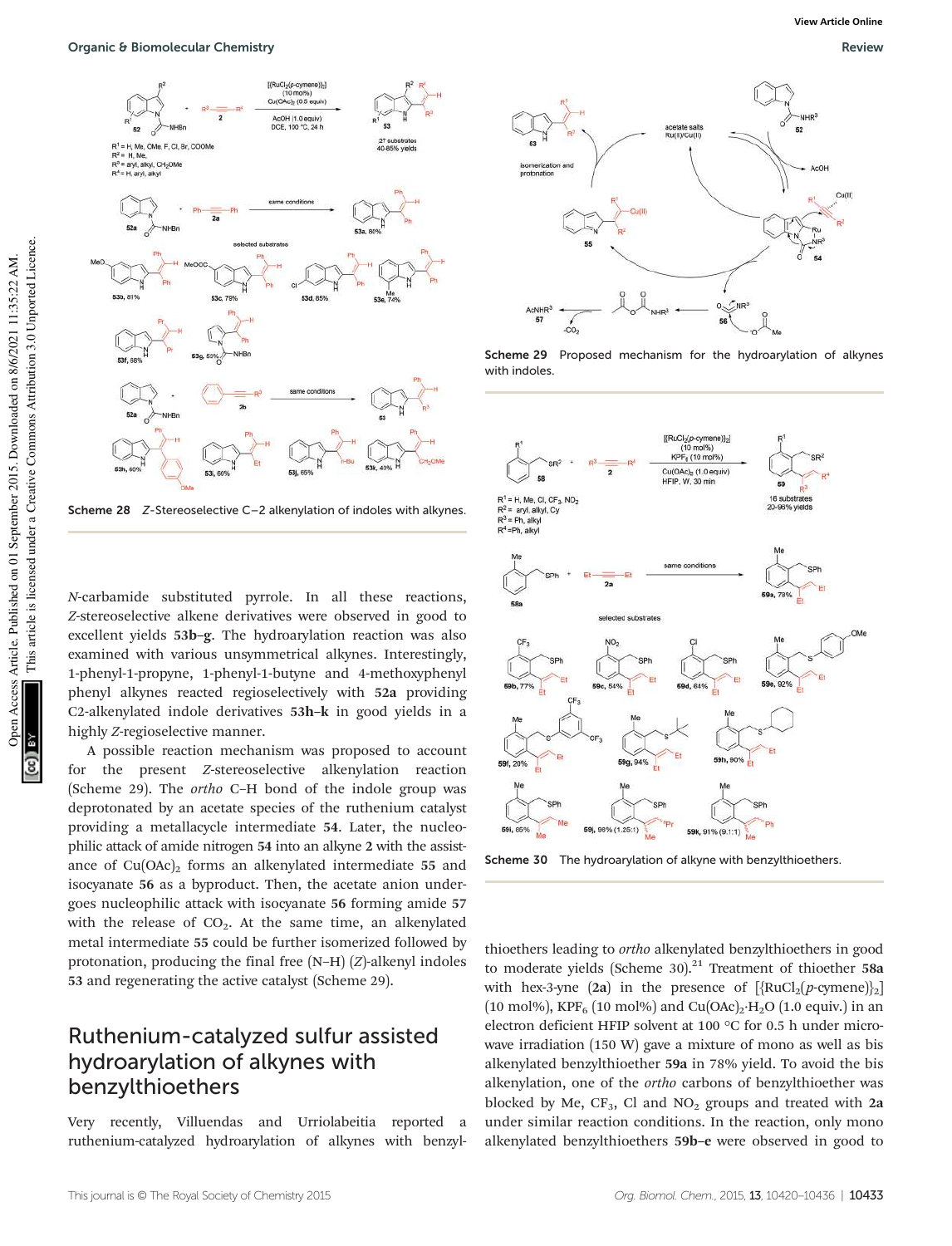moderate yield. The hydroarylation reaction was examined with various S substituted benzylthioethers. In these reactions also, the expected alkenylated product was observed in good yields 59f–h. Later, the hydroarylation reaction was examined with unsymmetrical alkynes. However, in the reaction, a mixture of regio- as well as stereoisomeric products was observed 59i–k.

#### **Conclusions**

In the present review, a ruthenium-catalyzed hydroarylation of alkynes with substituted aromatics providing trisubstituted alkene derivatives in a highly regio- and stereoselective manner was discussed elaborately. The hydroarylation reaction was explored with amide, azole, carbamate, phosphine oxide, amine, acetyl and sulfoxide directed aromatics with alkynes. The hydroarylation reaction was examined with various symmetrical and unsymmetrical alkynes. In all these reactions, the expected alkene derivatives were observed in a highly regioand stereoselective manner. In the alkyne, if a coordinating group such as an aryl or an ester is present in one of the carbons and a non-coordinating alkyl group in the another carbon, the C–H bond of the aromatic moiety prefers to connect at the alkyl substituted carbon of the alkyne and the coordinating group of the alkyne and the aromatic moiety are trans to each other. In the unsymmetrical alkyne, if both carbons have coordinating groups such as Ph and ester, a mixture of regioisomeric products was observed. A possible reaction mechanism of these reactions was proposed and the proposed mechanism was strongly supported by experimental evidence. Particularly, deuterium labelling and kinetic studies clearly revealed that the C–H bond activation step is a rate determining step and the C–H bond activation proceeds via a deprotonation pathway.

There are still several challenges in a ruthenium-catalyzed hydroarylation reaction. Mostly, a higher reaction temperature is needed for the C–H bond functionalization. We believe that it can be done at room temperature by designing new ruthenium catalysts or to find out the suitable reaction conditions with the existing catalysts. The hydroarylation reaction can be explored with a weak chelating group substituted aromatics. Apart from  $sp^2$  C–H bond functionalization,  $sp^3$  C–H bond functionalization should also be explored. In addition, in the hydroarylation reaction, only the alkyne carbon–carbon  $\pi$ -component is used. It can also be extended with other carbon– carbon π-components such as alkenes and allenes. We believe that these issues could be easily overcome in the future investigations.

#### Acknowledgements

We thank the CSIR (02(0179)/14/EMR-II), DST (SR/S1/OC-26/ 2011) and INSA (SP/YSP/99/2014), India for supporting this research. R. M. thanks the CSIR for a fellowship.

#### Notes and references

- 1 (a) A. C. Grimsdale, K. L. Chan, R. E. Martin, P. G. Jokisz and A. B. Holmes, Chem. Rev., 2009, 109, 897; (b) A. Kraft, A. C. Grimsdale and A. B. Holmes, Angew. Chem., Int. Ed., 1998, 37, 402; (c) P. S. Baran and E. J. Corey, J. Am. Chem. Soc., 2002, 124, 7904; (d) B. M. Trost, S. A. Godleski and J. P. Genet, *J. Am. Chem. Soc.*, 1978, 100, 3930; (e) Y. M. Syah, N. S. Aminah, E. H. Hakim, N. Aimi, M. Kitajima, H. Takayama and S. A. Achmad, Phytochemistry, 2003, 63, 913; (f) X. Hua, Y.-J. Fu, Y.-G. Zu, N. Wu, Y. Kong, J. Li, X. Peng and T. Efferth, J. Pharm. Biomed. Anal., 2010, 52, 273; (g) S. R. Marder, B. Kippelen, A. K.-Y. Jen and N. Peyghambarian, Nature, 1997, 388, 845; (h) M. Miyazawa, Y. Okuno, S. Nakakmura and H. Kameoka, J. Agric. Food Chem., 1998, 46, 910;  $(i)$  H. Chen, G. Li, P. Zhan and X.-Y. Liu, *Eur. J. Med. Chem.*, 2011, 46, 5615.
- 2 (a) B. E. Rossiter and N. M. Swingle, Chem. Rev., 1992, 92, 771; (b) R. Shintani, W.-L. Duan, T. Nagano, A. Okada and T. Hayashi, Angew. Chem., Int. Ed., 2005, 117, 4687; (c) N. Miyaura, Top. Curr. Chem., 2002, 219, 11; (d) T. Koike, X. Du, T. Sanada, Y. Danda and A. Mori, Angew. Chem., Int. Ed., 2003, 115, 93; (e) S. Oi, M. Moro, H. Ito, Y. Honma, S. Miyano and Y. Inoue, Tetrahedron, 2002, 58, 91; (f) N. Kudo, M. Perseghini and G. C. Fu, Angew. Chem., Int. Ed., 2006, 45, 1282; (g) T.-S. Huang and C.-J. Li, Chem.  $Common, 2001, 2348; (h)$  N. Miyaura and A. Suzuki, *Chem.* Rev., 1995, 95, 2457; (i) S. Ma, H. Wang, K. Gao and F. Zhao, J. Mol. Catal. A: Chem., 2006, 248, 17;  $(j)$  W.-L. Duan, H. Iwamura, R. Shintani and T. Hayashi, J. Am. Chem. Soc., 2007, 129, 2130; (k) G. Chen, N. Tokunaga and T. Hayashi, Org. Lett., 2005, 7, 2285; (l) F. Gini, B. Hessen, B. L. Feringa and A. J. Minnaard, Chem. Commun., 2007, 710;  $(m)$  K. Soai, T. Hayasaka and S. Ugajin, J. Chem. Soc., Chem. Commun., 1989, 516; (n) R. F. Heck, J. Am. Chem. Soc., 1968, 90, 5531; (o) R. F. Heck, J. Am. Chem. Soc., 1969, 91, 6714; (p) T. Mizoroki, K. Mori and A. Ozaki, Bull. Chem. Soc. Jpn., 1971, 44, 581.
- 3 (a) A. B. Flynn and W. W. Ogilvie, Chem. Rev., 2007, 107, 4698; (b) K. Fagnou and M. Lautens, Chem. Rev., 2003, 103, 169; (c) A. G. Fallis and P. Forgione, Tetrahedron, 2001, 57, 5899; (d) A. B. Dounay and L. E. Overman, Chem. Rev., 2003, 103, 2945; (e) P. S. Lin, M. Jeganmohan and C. H. Cheng, Chem. – Eur. J., 2008, 14, 11296; (f) M. Hojo, Y. Murakami, H. Aihara, R. Sakuragi, Y. Baba and A. Hosomi, Angew. Chem., Int. Ed., 2001, 40, 621; (g) S. Kotha, K. Lahiri and D. Kashinath, Tetrahedron, 2002, 58, 9633; (h) T. Satoh, S. Ogino, M. Miura and M. Nomura, Angew. Chem., Int. Ed., 2004, 43, 5063; (i) H. Horiguchi, H. Tsurugi, T. Satoh and M. Miura, Adv. Synth. Catal., 2008, 350, 509; (j) E. Shirakawa, G. Takahashi, T. Tsuchimoto and Y. Kawakami, Chem. Commun., 2001, 2688; (k) G. Takahashi, E. Shirakawa, T. Tsuchimoto and Y. Kawakami, Adv. Synth. Catal., 2006, 348, 837; (l) T. Satoh,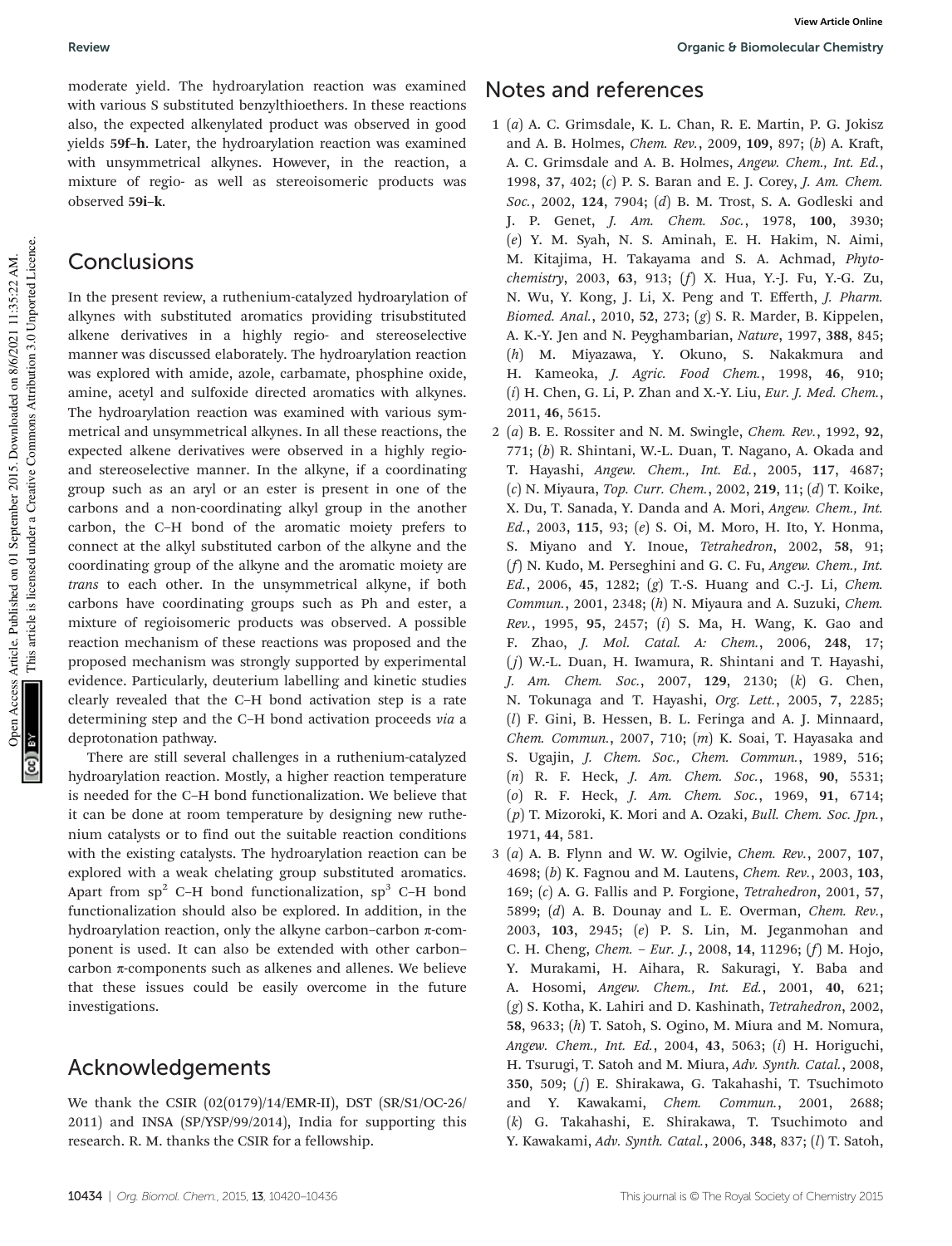S. Ogino, M. Miura and M. Nomura, Angew. Chem., Int. Ed., 2004, 116, 5173; (m) C. H. Oh, H. H. Jung, K. S. Kim and N. Kim, Angew. Chem., Int. Ed., 2003, 115, 829; (n) N. Kudo, M. Perseghini and G. C. Fu, Angew. Chem., Int. Ed., 2006, 118, 1304; (o) D. Zhang and J. M. Ready, J. Am. Chem. Soc., 2006, 128, 15050; (p) T. Fujii, T. Koike, A. Mori and K. Osakada, Synlett, 2002, 0295; (q) H. Oda, M. Morishita, K. Fugami, H. Sano and M. Kosugi, Chem. Lett., 1996, 811; (r) K. Fagnou and M. Lautens, Chem. Rev., 2003, 103, 169.

- 4 (a) T. W. Lyons and M. S. Sanford, Chem. Rev., 2010, 110, 1147; (b) H. M. L. Davies, J. D. Bois and J.-Q. Yu, Chem. Soc. Rev., 2011, 40, 1855; (c) K. M. Engle, T.-S. Mei, M. Wasa and J.-Q. Yu, Acc. Chem. Res., 2012, 45, 788; (d) J. L. Bras and J. Muzart, Chem. Rev., 2011, 111, 1170; (e) L. Ackermann, Chem. Rev., 2011, 111, 1315; (f) J. F. Hartwig, Chem. Soc. Rev., 2011, 40, 1992; (g) S. H. Cho, J. Y. Kim, J. Kwak and S. Chang, Chem. Soc. Rev., 2011, 40, 5068; (h) L. N. Lewis and J. F. Smith, J. Am. Chem. Soc., 1986, 108, 2728; (i) S. E. Diamond, A. Szalkiewicz and F. Mares, J. Am. Chem. Soc., 1979, 101, 490; (j) M. Miura, T. Tsuda, T. Satoh, S. Pivsa-Art and M. Nomura, J. Org. Chem., 1998, 63, 5211;  $(k)$  P. Gandeepan, K. Parthasarathy and C.-H. Cheng, *J. Am.* Chem. Soc., 2010, 132, 8569; (l) K. M. Engle, D.-H. Wang and J.-Q. Yu, J. Am. Chem. Soc., 2010, 132, 14137; (m) A. Kubota, M. H. Emmert and M. S. Sanford, Org. Lett., 2012, 14, 1760; (n) N. Umeda, K. Hirano, T. Satoh and M. Miura, J. Org. Chem., 2009, 74, 7094; (o) F. W. Patureau and F. Glorius, J. Am. Chem. Soc., 2010, 132, 9982; (p) A. S. Tsai, M. Brasse, R. G. Bergman and J. A. Ellman, Org. Lett., 2011, 13, 540; (q) L. Ackermann and J. Pospech, Org. Lett., 2011, 13, 4153; (r) L. Ackermann, L. Wang, R. Wolfram and A. V. Lygin, Org. Lett., 2012, 14, 728; (s) P. Kishor and M. Jeganmohan, Org. Lett., 2011, 13, 6144; (t) C. Jia, D. Piao, J. Oyamada, W. Lu, T. Kitamura and Y. Fujiwara, Science, 2000, 287, 1992.
- 5 (a) I. Moritani and Y. Fujiwara, Tetrahedron Lett., 1967, 8, 1122; (b) Y. Fujiwara, I. Moritani and M. Matsuda, Tetrahedron, 1968, 24, 4819; (c) K. Yamamura, J. Org. Chem., 1978, 43, 724; (d) C. Jia, T. Kitamura and Y. Fujiwara, Acc. Chem. Res., 2001, 34, 633; (e) Handbook of C–H Transformations: Applications in Organic Synthesis, ed. G. Dyker, Wiley-VCH, Weinheim, 2005; (f) G. Dyker, Angew. Chem., Int. Ed., 1999, 38, 1698.
- 6 (a) S. Murai, F. Kakiuchi, S. Sekine, Y. Tanaka, A. Kamatani, M. Sonoda and N. Chatani, Nature, 1993, 366, 529; (b) N. J. Clegg, S. Paruthiyil, D. C. Leitman, F. Kakiuchi, Y. Yamamoto, N. Chatani and S. Murai, Chem. Lett., 1995, 681; (c) F. Kakiuchi, T. Uetsuhara, Y. Tanaka, N. Chatani and S. Murai, J. Mol. Catal. A: Chem., 2002, 182; (d) F. Kakiuchi and S. Murai, Acc. Chem. Res., 2002, 35, 826; (e) S. Murai, F. Kakiuchi, S. Sekine, Y. Tanaka, A. Kamatani, M. Sonoda and N. Chatani, Pure Appl. Chem., 1994, 66, 527; (f) V. Ritleng, C. Sirlin and M. Pfeffer, Chem. Rev., 2002, 102, 1731; (g) Y. J. Park, J.-W. Park and C.-H. Jun, Acc. Chem. Res., 2008, 41, 222; (h) C.-H. Jun, Chem. Soc. Rev.,

2004, 33, 610;  $(i)$  F. Kakiuchi and N. Chatani, Adv. Synth. Catal., 2003, 345, 1077; (j) D. Alberico, M. E. Scott and M. Lautens, Chem. Rev., 2007, 107, 174; (k) N. M. Neisius and B. Plietker, Angew. Chem., Int. Ed., 2009, 48, 5752; (l) Y. Shibata, M. Hirano and K. Tanaka, Org. Lett., 2008, 10, 2829; (m) P. Hong and H. Yamazaki, J. Mol. Catal., 1983, 21, 133; (n) K. Parthasarathy and C. H. Cheng, Org. Lett., 2008, 10, 325; (o) S. G. Lim, J. H. Lee, C. W. Moon, J. B. Hong and C. H. Jun, Org. Lett., 2003, 5, 2759; (p) T. Satoh, Y. Nishinaka, M. Miura and M. Nomura, Chem. Lett., 1999, 615; (q) N. Tsukada, T. Mitsuboshi, H. Setoguchi and Y. Inoue, J. Am. Chem. Soc., 2003, 125, 12102; (r) Y. Nakao, K. S. Kanyiva and T. Hiyama, J. Am. Chem. Soc., 2008, 130, 2448; (s) B. Zhou, H. Chen and C. Wang, J. Am. Chem. Soc., 2012, 135, 1264; (t) P. S. Lee, T. Fujita and N. Yoshikai, J. Am. Chem. Soc., 2011, 133, 17283.

- 7 (a) S. R. Neufeldt and M. S. Sanford, Acc. Chem. Res., 2012, 45, 936; (b) D. A. Colby, A. S. Tsai, R. G. Bergman and J. A. Ellman, Acc. Chem. Res., 2012, 45, 814; (c) E. A. Mitchell, A. Peschiulli, N. Lefevre, L. Meerpoel and B. U. W. Maes, Chem. – Eur. J., 2012, 18, 10092; (d) J. Wencel-Delord, T. Droge, F. Liu and F. Glorius, Chem. Soc. Rev., 2011, 40, 4740; (e) D. A. Colby, R. G. Bergman and J. A. Ellman, Chem. Rev., 2010, 110, 624; (f) L. Ackermann, Chem. Commun., 2010, 46, 4866; (g) X. Chen, K. M. Engle, D.-H. Wang and J.-Q. Yu, Angew. Chem., Int. Ed., 2009, 48, 5094; (h) S. I. Kozhushkov and L. Ackermann, Chem. Sci., 2013, 4, 886; (i) Y. Kuninobu and K. Takai, Chem. Rev., 2011, 111, 1938; (j) P. B. Arokiam, C. Bruneau and P. H. Dixneuf, Chem. Rev., 2012, 112, 5879; (k) L. Ackermann and H. K. Potukuchi, Org. Biomol. Chem., 2010, 8, 4503; (l) G. Song, F. Wang and X. Li, Chem. Soc. Rev., 2012, 41, 3651; (m) T. Satoh and M. Miura, Chem. – Eur. J., 2010, 16, 11212; (n) L. Ackermann and R. Vicente, Top. Curr. Chem., 2010, 292, 211; (o) L. Ackermann, R. Vicente and A. R. Kapdi, Angew. Chem., Int. Ed., 2009, 48, 9792; (p) J. Q. Yu, R. Giri and X. Chen, Org. Biomol. Chem., 2006, 4, 4041; (q) N. Guimond, S. I. Gorelsky and K. Fagnou, J. Am. Chem. Soc., 2011, 133, 6449; (r) B. Li and P. H. Dixneuf, Chem. Soc. Rev., 2013, 42, 5744. Other metals: (s) Z.-C. Qian, J. Zhou, B. Li, F. Hu and B.-F. Shi, Org. Biomol. Chem., 2014, 12, 3594; (t) B. Chen, Y. Jiang, J. Cheng and J.-T. Yu, Org. Biomol. Chem., 2015, 13, 2901;  $(u)$  K. Nobushige, K. Hirano, T. Satoh and M. Miura, Org. Lett., 2014, 16, 1188; (v) H. Ikemoto, T. Yoshino, K. Sakata, S. Matsunaga and M. Kanai, J. Am. Chem. Soc., 2014, 136, 5424.
- 8 D. J. Schipper, M. Hutchinson and K. Fagnou, J. Am. Chem. Soc., 2010, 132, 6910.
- 9 (a) Y. Hashimoto, K. Hirano, T. Satoh, F. Kakiuchi and M. Miura, Org. Lett., 2012, 14, 2058; (b) Y. Hashimoto, K. Hirano, T. Satoh, F. Kakiuchi and M. Miura, J. Org. Chem., 2013, 78, 638.
- 10 P. Zhao, R. Niu, F. Wang, K. Han and X. Li, Org. Lett., 2012, 14, 4166.